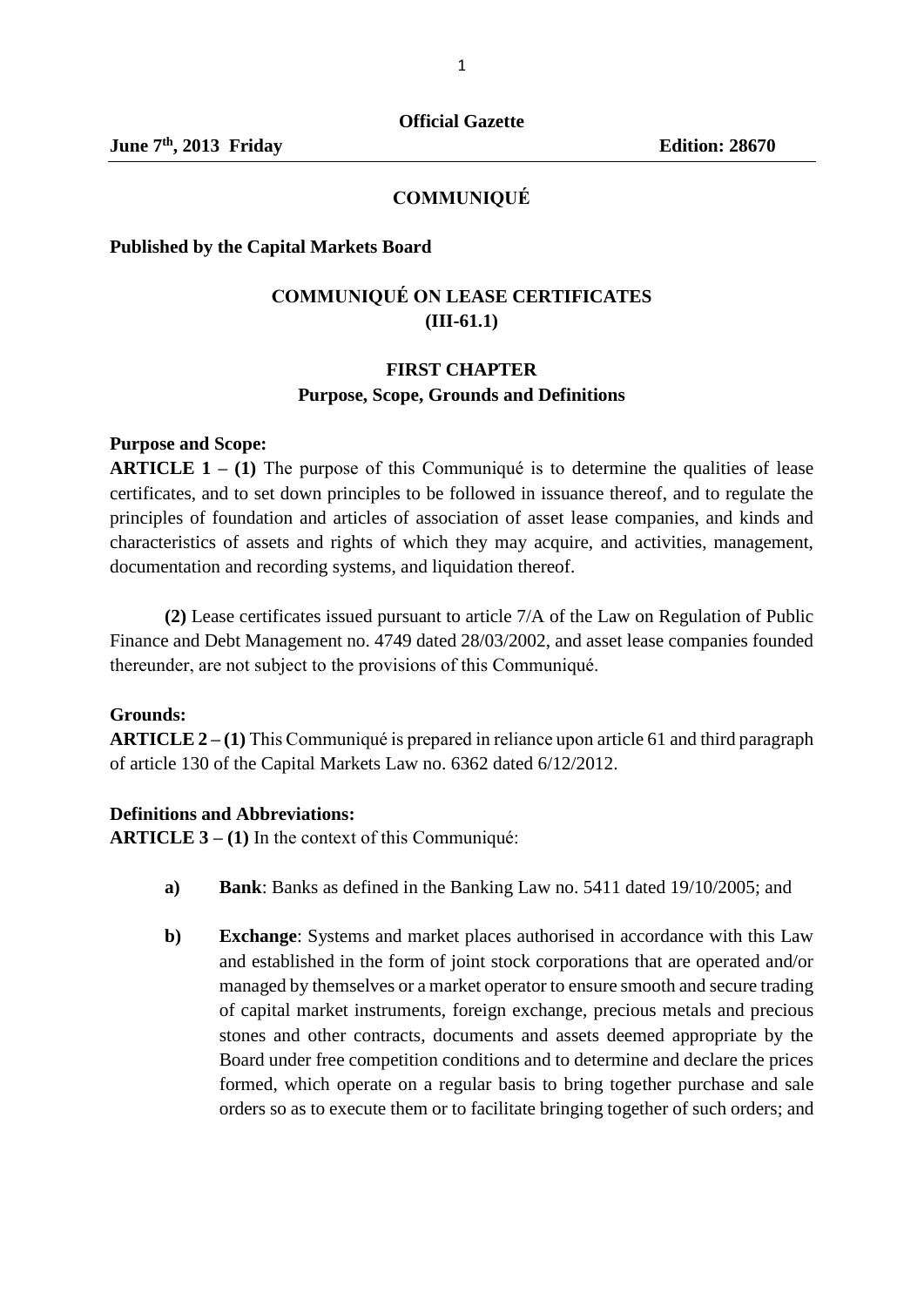- **c) Engineering, procurement and construction (EPC) contract**: A contract whereby the contractor agrees to engineer, procure or construct a work, and the owner agrees to pay its price; and
- **d) Fund users**: Originators in issuance of ownership and management agreementbased lease certificates, or to companies in founder status buying the assets or rights sold by asset lease company on forward sale basis in issuance of tradingbased lease certificates, or to venturer and to partners of joint venture other than asset lease company in issuance of partnership-based lease certificates, or to person buying the resulting work or to contractor in issuance of EPC contractbased lease certificates; and
- **e) Venturer**: A capital company or to an ordinary partnership which is founded by natural persons or legal entities possessing merchant's qualities who have come together and combined their properties pursuant to a written agreement, which is responsible for managing the joint venture; and
- **f) Rights**: All kinds of rights on the basis of which lease certificates are issued; and
- **g) Public Disclosure Platform (PDP)**: An electronic system through which the information required to be made public pursuant to the applicable legislation is transmitted and disclosed to public with electronic signature; and
- **h) Law**: The Capital Markets Law no. 6362 dated 6/12/2012; and
- **i) Originator**: A capital company or to an ordinary partnership founded by natural persons or legal entities possessing a merchant's qualities in reliance upon a written agreement by coming together and combining their properties, which transfers assets and rights to an asset lease company in issuance of ownershipbased lease certificates, or to companies as described in first paragraph of article 12 hereof, which manage the assets and rights in the name of an asset lease company in issuance of management agreement-based lease certificates; and
- **j) Lease certificate**: A security which is issued by an asset lease company for the purpose of financing all kinds of assets and rights, and which enables its holders to get a proportionate share from the revenues derived out of such assets and rights; and
- **k) Lease agreement**: An agreement whereby the lessor agrees to let the lessee to use or benefit from an asset or a right, while the lessee agrees to pay to the lessor the agreed upon leases; and
- **l) Founder**: Companies referred to in first paragraph of article 12; and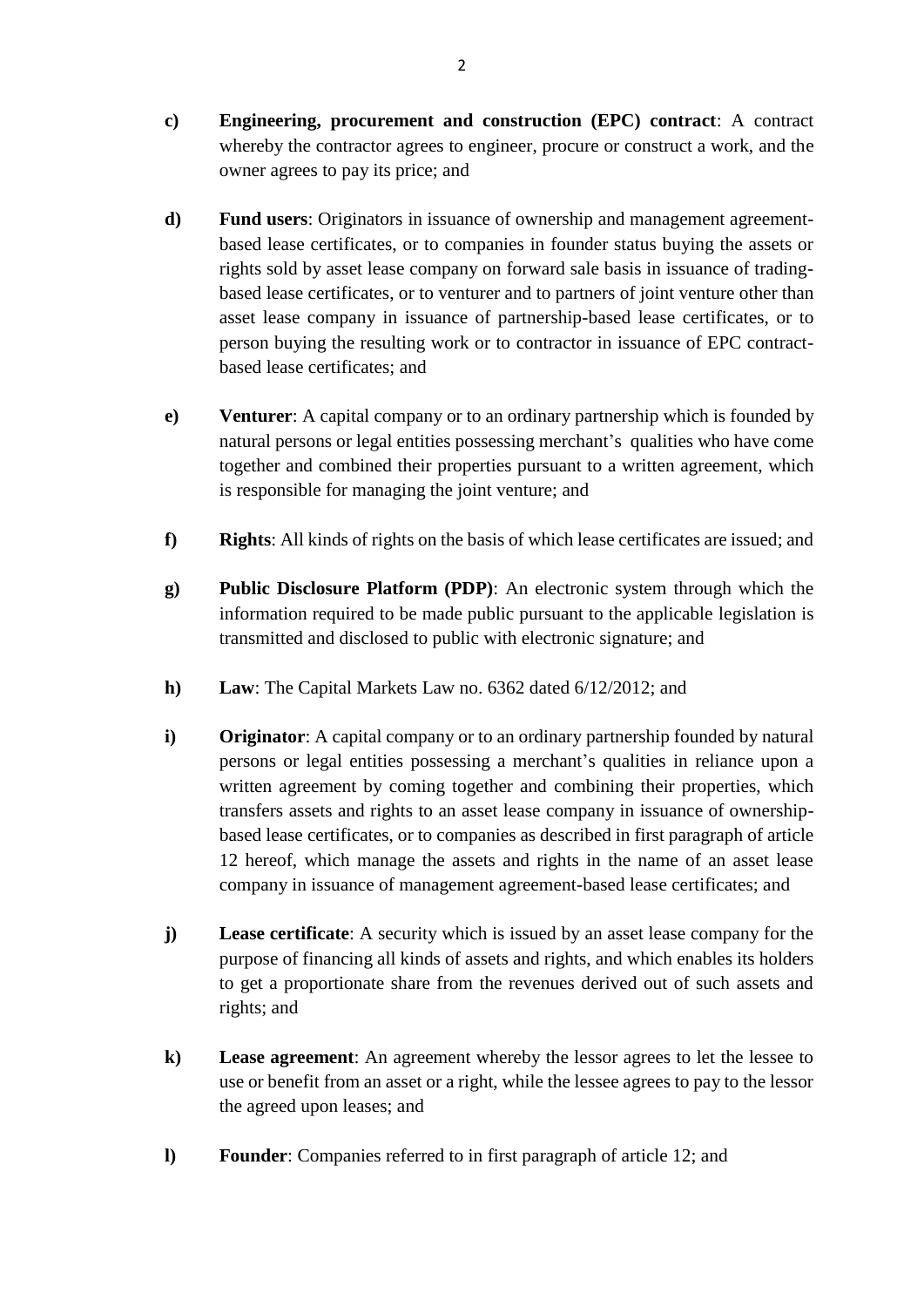- **m) Board**: The Capital Markets Board; and
- **n) Liquid market**: A market where a great number of independent and real trading bids exist, and where a last sales price or a price which is reasonably associated with the current real competitive trading bids can be determined during the day, and where transactions are executed in a short period of time which conforms to the established commercial practices; and
- **o) CRA**: The Central Registry Agency Co., Inc.; and
- **p) Joint venture**: A capital company or an ordinary partnership formed under a partnership agreement, which is founded in order to realize a new project or ensure that an existing project is further developed, or ensure that an economic activity is financed; and
- **q) Partnership agreement**: An agreement whereby an asset lease company and one or more legal entities agree to combine their assets or rights in order to achieve a joint objective; and
- **r) Asset**: All kinds of assets other than rights, on the basis of which lease certificates are issued; and
- **s) Asset lease company (ALC)**: A capital market institution founded in the form of a joint-stock company solely and exclusively to issue lease certificates within the frame of article 61 of the Law; and
- **t) Authorized institution**: Institution authorized by the Board to serve as an intermediary for sales of capital market instruments through public offering; and
- **u) Contractor**: A capital company or to an ordinary partnership founded by natural persons or legal entities possessing a merchant's qualities in reliance upon a written agreement by coming together and combining their properties, which is under obligation to create the works being the subject matter of EPC contract as described in the Code of Obligations no. 6098 dated 11/02/2011.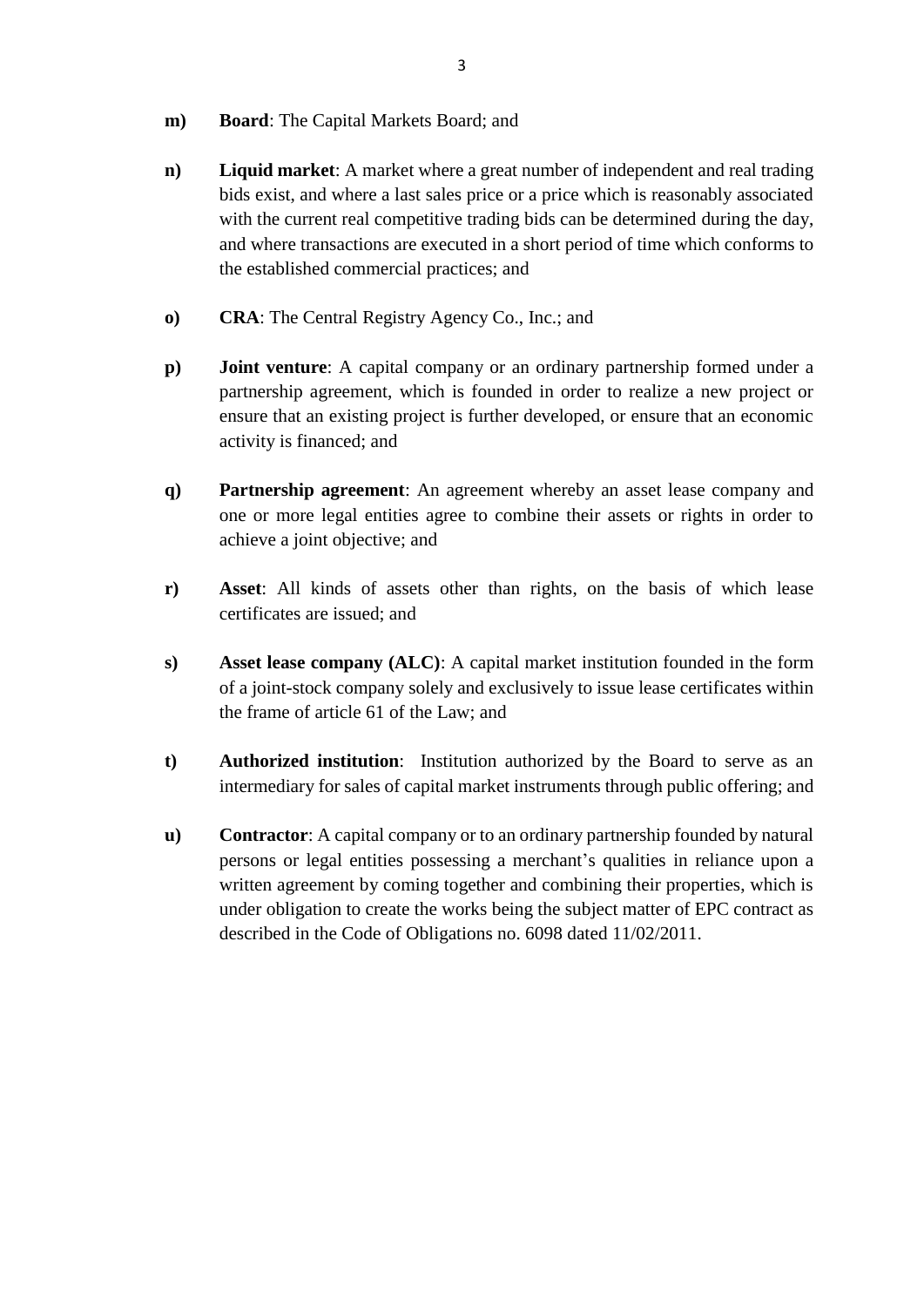# **SECOND CHAPTER Principles on Lease Certificates and on Issuance of Lease Certificates**

# **Lease Certificate Types and General Principles: ARTICLE 4 – (1)** Lease certificates may be issued based on

- **a)** ownership;
- **b**) management agreement:
- **c)** trading;
- **d)** partnership;
- **e)** EPC (engineering, procurement and construction) contract.

or through combined use of those listed above by ALCs.

**(2)** Applications for approval of prospectus or issue document relating to capital market instruments, which are not cited in this article but are not included in the scope of other regulations of the Board either, and are by nature accepted by the Board as a lease certificate, will also be handled and responded by application of the provisions of this Communiqué by analogy.

**(3)** Until redemption of lease certificates, the assets and rights included in the portfolio of an ALC cannot be disposed of for any purpose other than collateralization, even in the case of transfer of management or supervision of ALC to public authorities, and cannot be pledged, or shown as a collateral, or attached for any purpose including the collection of public receivables, or included in bankrupt's estate, or be subject to an interlocutory injunction.

**(4)** Holders of lease certificates are proportionately entitled to have the revenues obtained from base assets and rights for the issuance of the certificates. If required so in the issuance process, at the end of maturity the assets and rights are sold by ALC to originator or to third parties and the proceeds of sale are distributed to lease certificate holders in proportion to their shares therein.

**(5)** Lease certificates are redeemed within the frame of the principles set forth in the prospectus or in the case of sales without public offering, in the agreement relating thereto.

**(6)** The measures and actions including the sale of base assets or rights to indemnify probable losses of lease certificates holders to be taken by the board of directors of ALC in order to protect interests of investors in the case of failure of fund users or third parties in performance of their payment obligations towards ALC, are required to have been set down in agreements at the stage of issuance application made to the Board.

#### **Special Provisions on Ownership-Based Lease Certificates:**

**ARTICLE 5 – (1)** Ownership-based lease certificates are lease certificates issued to finance the assets and rights to be acquired by ALC from originator in order to be leased to originator or third parties or to be managed in the name of ALC.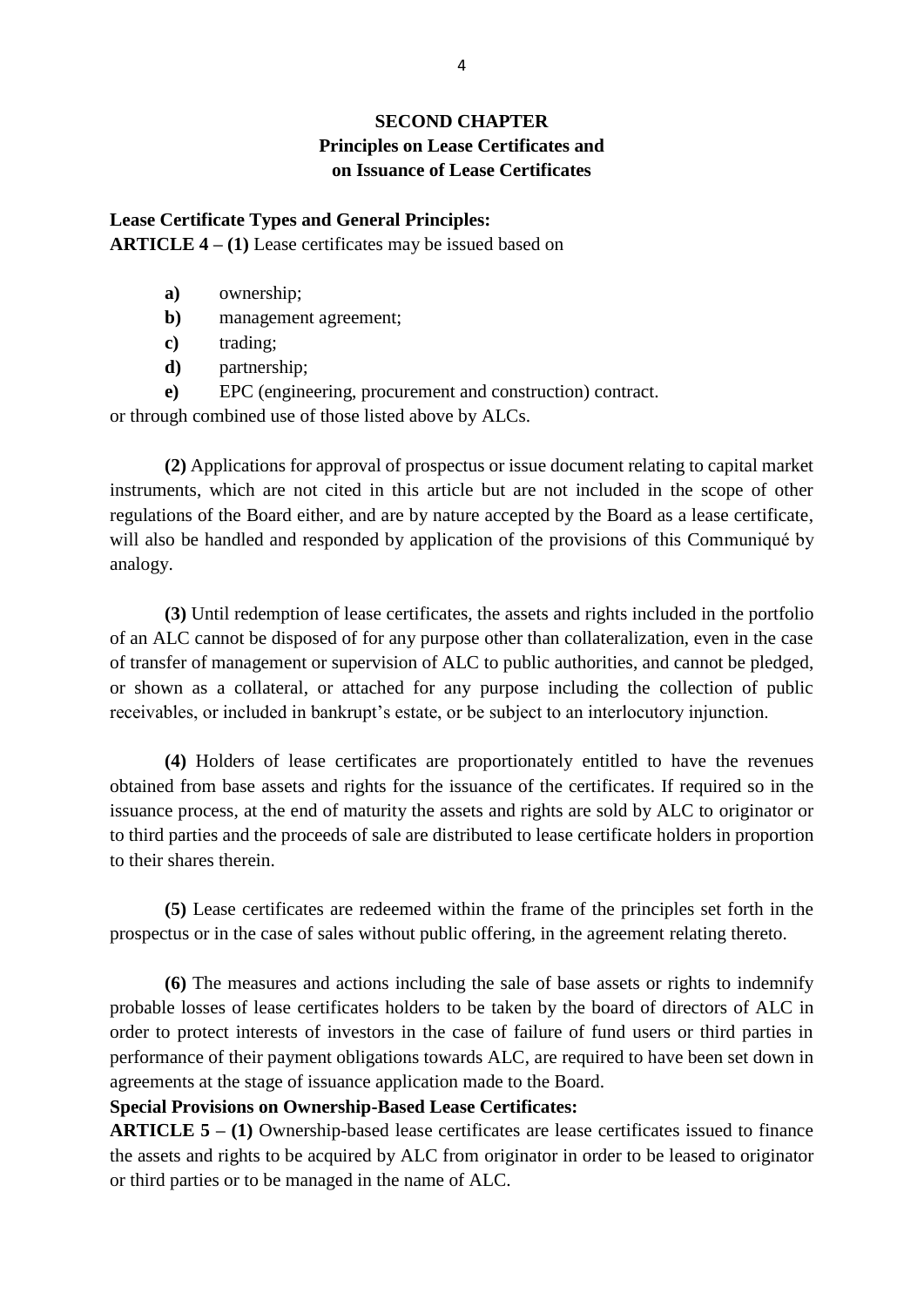**(2)** In the issues covered by this article:

- **a)** an agreement is required to be executed for transfer of the ownership of the base assets or rights to ALC; and
- **b)** if transfer of base assets and rights is subject to registration or other special formal requirements pursuant to applicable laws and regulations, all transactions required for transfer are required to be completed; and
- **c)** ALC is required to have a direct power of disposal on assets or rights in the case of default.

**(3)** The amount of issue of ownership-based lease certificates cannot exceed 90% of fair value determined in the appraisal report prepared pursuant to article 11 hereof.

**(4)** If the asset on the basis of which lease certificates are issued is a real property, and if requested so by the originator, the right of repurchase is required to be annotated and registered in the land registry.

**(5)** The assets and rights on the basis of which lease certificates are issued under this article must not have been restricted by any real or personal rights in favor of third parties to the detriment of interests of lease certificate holders, and accordingly, the assets and rights must not have been restricted by an attachment or injunction.

#### **Special Provisions on Management Agreement-Based Lease Certificates:**

**ARTICLE 6 – (1)** Management agreement-based lease certificates are lease certificates issued for the purpose of transfer , of revenues obtained as a result of management of assets or rights owned by the originator in favor of ALC, also including the lease of them until the end of maturity, to ALC within the frame of provisions of the management agreement

**(2)** In the issue of lease certificates under this article, an agreement shall be entered into by and between originator and ALC, for management of assets or rights owned by the originator in favor of ALC, without transfer of ownership thereof. Principles relating to revenues of ALC or calculation of such revenues are required to be dealt with in the agreement.

#### **Special Provisions on Trading-Based Lease Certificates:**

**ARTICLE 7 – (1)** Trading-based lease certificates are lease certificates issued to finance the purchase of certain assets or rights by ALC in order to be soldon deferred payment basis to companies described in the first paragraph of article 12.

**(2)** In the issue of trading-based lease certificates, , ALC is under obligation to purchase the base assets or rights from the spot market and to resell them on deferred payment basis at a price above their cost, by no later than the business day immediately following the date of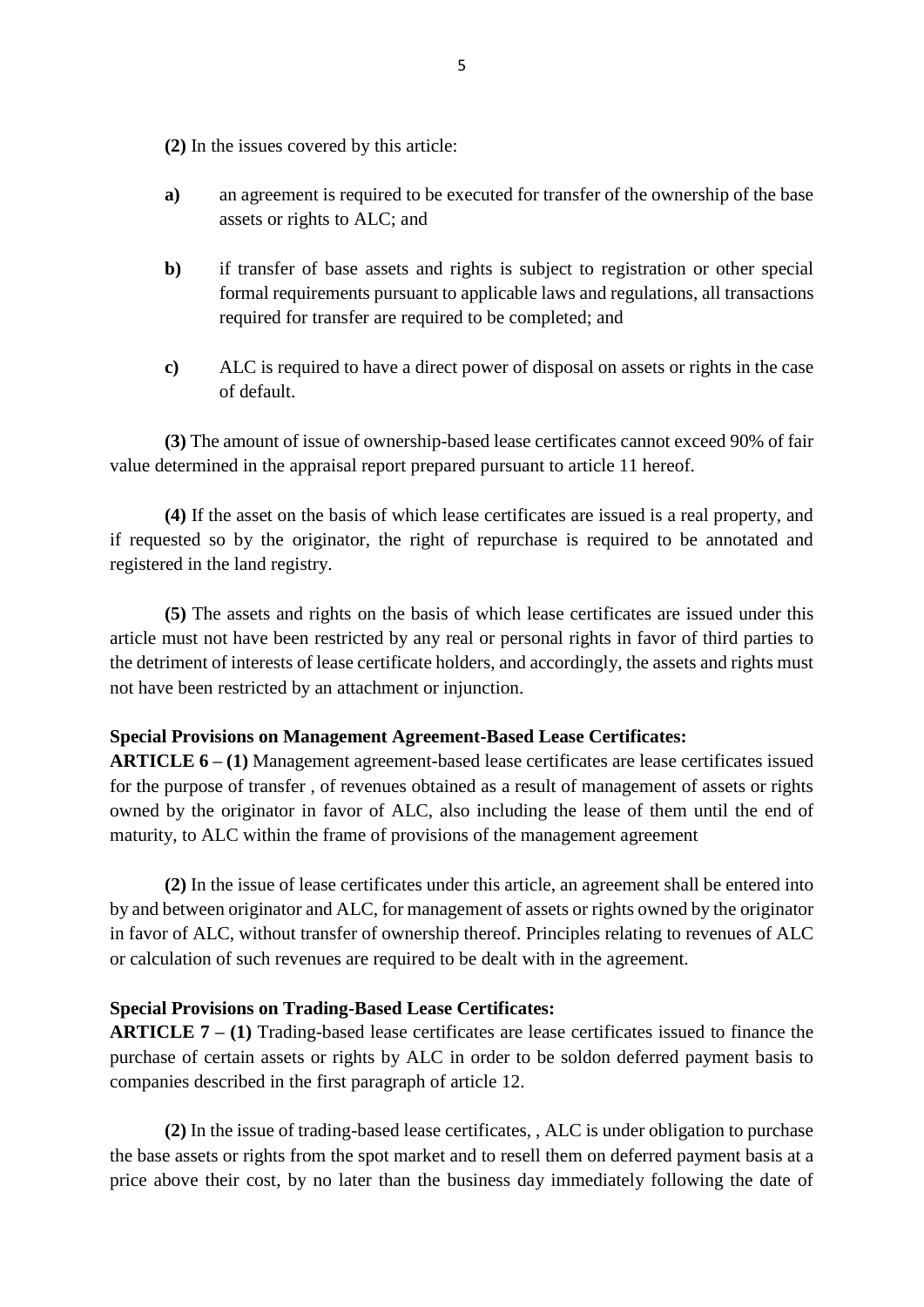transfer of the funds collected from issuance to its account. If this transaction is not executed within the said period of time, the funds collected upon issue of lease certificates shall be refunded to investors by no later than the second business day following the date of transfer to the account of ALC.

**(3)** The assets or rights on the basis of which lease certificates are issued under this article are required to be traded in Borsa Istanbul Anonim Şirketi (Istanbul Exchange) or in other liquid markets.

## **Special Provisions on Partnership-Based Lease Certificates:**

**ARTICLE 8 – (1)** Partnership-based lease certificates are lease certificates issued by ALC for the purpose of partnership in a joint venture.

**(2)** In the issues of partnership-based lease certificates where the joint ventures into which capital is put exclusively and solely by ALC, are financed:

- **a)** The joint venture is managed by venturer or by a third party appointed by venturer.
- **b)** The allocation ratios in the profit of joint venture among venturer and ALC, or the fixed fee to be paid to venturer under the proxy agreement shall be specified in the partnership agreement. In the issues where the joint venture is organized as a capital company, the allocation ratios in profit or the management by proxy fee shall be separately dealt with in company agreement or articles of association. However, except for probable damages and losses that may be caused by bad faith or unlawful acts of venturer, if the joint venture suffers losses, ALC shall bear losses to the extent of its capital put into the joint venture.
- **c)** Whether a collateral shall be requested or not from venture, for the purpose of indemnification of probable damages and losses that may be caused by bad faith or unlawful acts of venturer or of third parties appointed by venturer, and if a collateral is requested, the amount and description of the collateral shall be regulated in partnership agreement, company agreement or articles of association.

**(3)** In the issues of partnership-based lease certificates where the joint ventures into which cash capital is put by ALC, and capital other than personal labor or goodwill is put by other partners, are financed:

**a)** The joint venture is managed by one of the partners or by a third party appointed by the partners.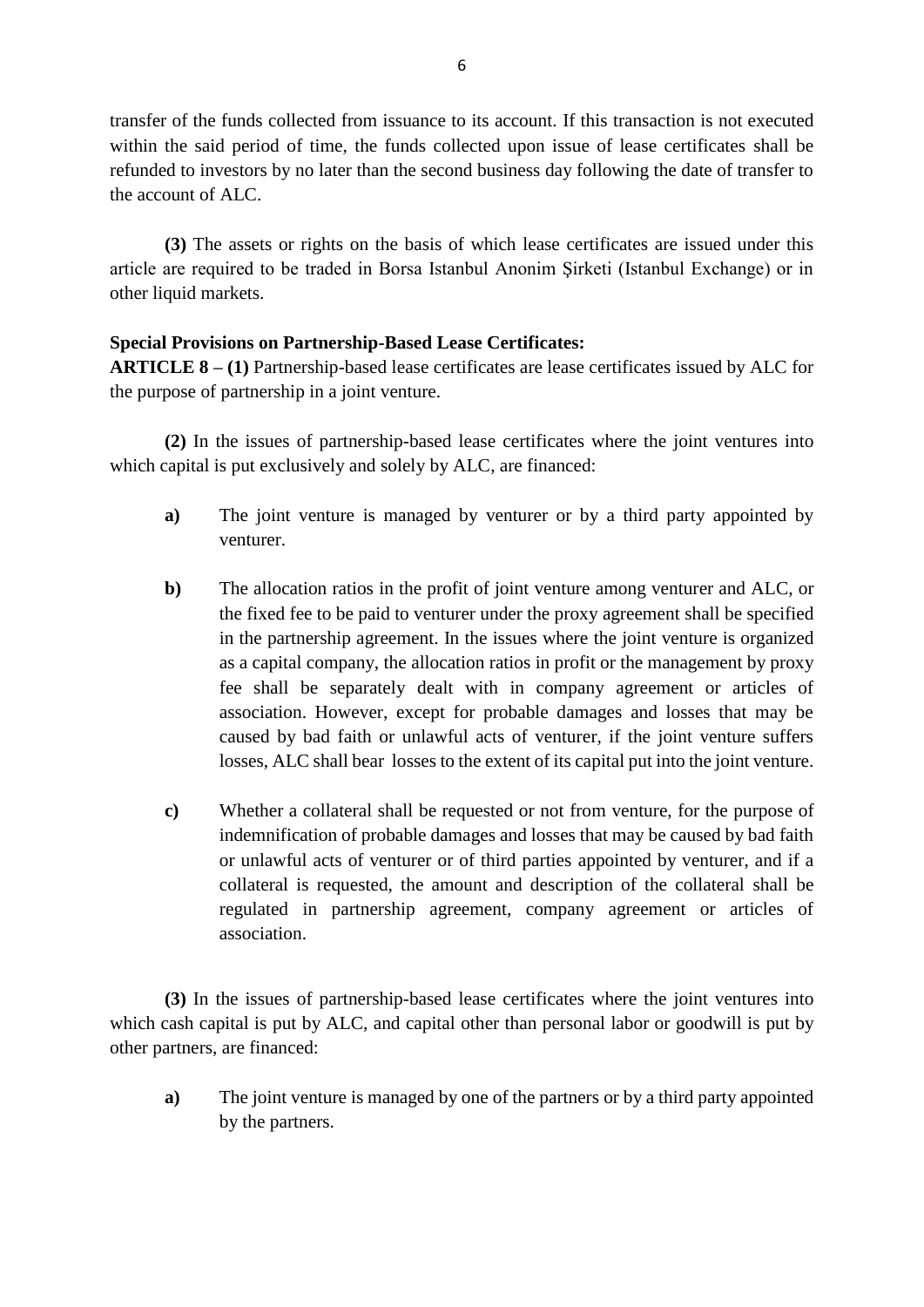- **b)** The allocation ratios in the profit of joint venture among ALC and other partners shall be specified in the partnership agreement. In the issues where the joint venture is organized as a capital company, the allocation ratios in profit shall be separately dealt with in company agreement or articles of association. However, except for probable damages and losses that may be caused by bad faith or unlawful acts of venturer, if the joint venture suffers losses, the partners shall incur losses in proportion to their capital shares and to the extent of capital put by them into the joint venture.
- **c)** Whether a collateral will be requested or not from joint venture partners other than ALC, for the purpose of indemnification of probable damages and losses that may be caused by bad faith or unlawful acts of them or of third parties appointed by them, and if a collateral is requested, the amount and description of the collateral shall be regulated in partnership agreement, company agreement or articles of association.

**(4)** The amount of issue of partnership-based lease certificates cannot exceed 90% of fair value determined in the appraisal report prepared pursuant to article 11 hereof.

**(5)** In the issues covered by this article, by appointing ALC as the representative of lease certificate holders or as the fiduciary, it is required to establish a pledge in favor of ALC on properties of the joint venture or on properties of other partners other than those put into the joint venture for the interests of lease certificate holders by the issue amount. In case the pledge is established on real properties, pursuant to article 51 of the Land Registry Bylaws published in the Official Gazette edition 21953 on 7/6/1994, the number of lease certificates shall be stated in the 'comments' column of 'pledges' section of land registry page where the real property is registered.

**(6)** In the issues covered by this article, if the joint venture suffers damages and losses due to bad faith or unlawful acts of venturer, or partners of joint venture other than ALC, or third parties appointed by them:

- **a)** first of all, the collaterals , if any, given in partnership agreement, company agreement or articles of association; and
- **b)** if such collaterals are not given or are insufficient to pay for the damages, the pledge established pursuant to the fifth paragraph of this article

shall be realized and turned into cash, and the proceeds thereof will be paid to lease certificate holders.

**Special Provisions on EPC (Engineering, Procurement and Construction) Contract - Based Lease Certificates:**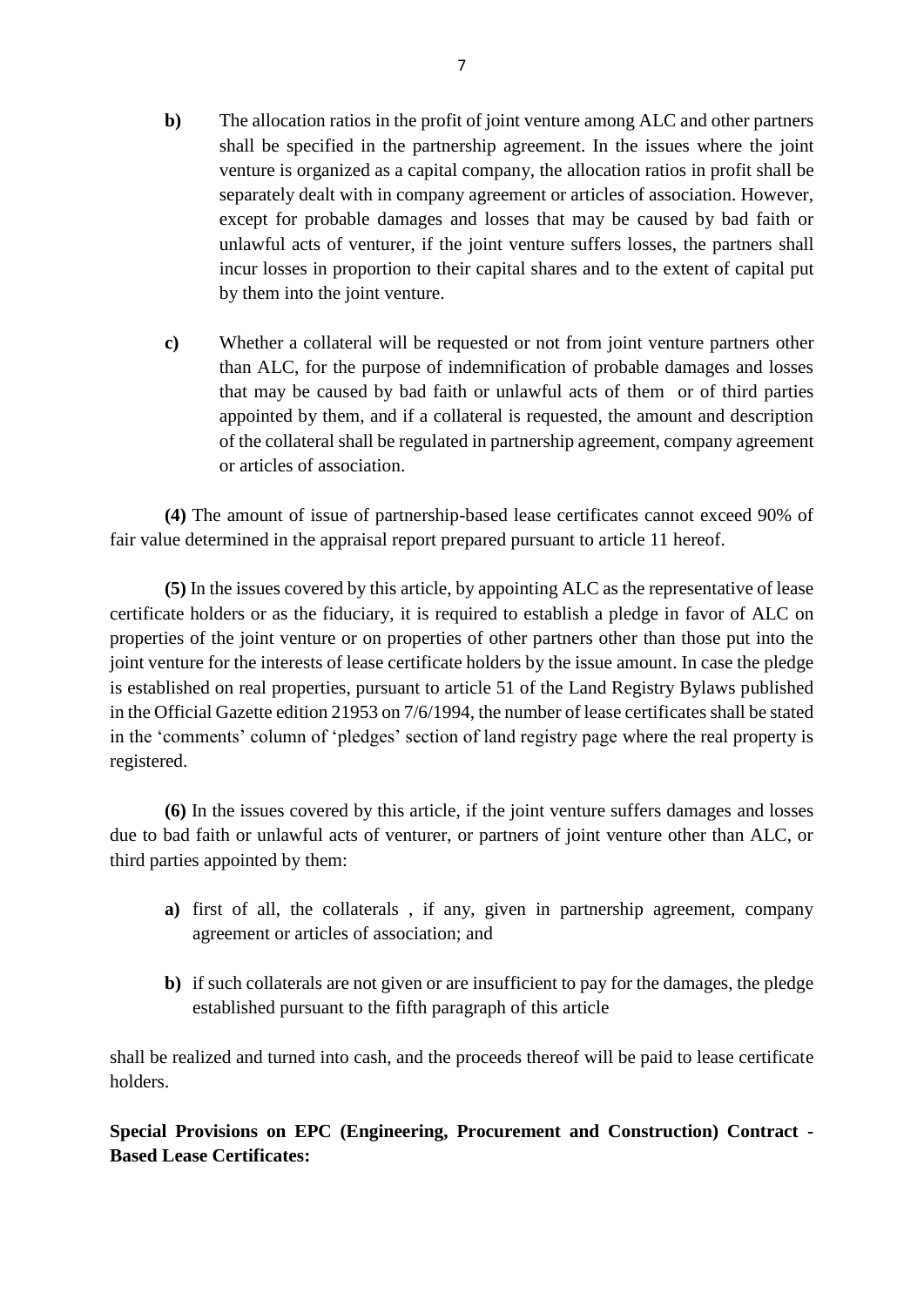**ARTICLE 9 – (1)** EPC contract-based lease certificates are lease certificates issued for the purpose of creation of works pursuant to an EPC contract to which ALC is a party as work owner.

**(2)** In the issues covered by this article, ALC enters as the owner into the EPC contract in its own name and in the account of lease certificate holders. As part of EPC contract-based lease certificates issues, in addition to EPC contract, other agreements fit for the intended purposes, such as service contract, contracts of construction in return for flats or lands, or partnership agreement may also be signed.

**(3)** ALC may make the resulting works the subject matter of a sale contract either by leasing first or directly without leasing. As of the end of maturity of lease certificates, the sale price should be fully collected by ALC, and the proceeds of sale should be paid to lease certificate holders.

**(4)** The amount of issue of EPC contract-based lease certificates cannot exceed 90% of fair value determined in the appraisal report prepared pursuant to article 11 hereof.

**(5)** Where the price of work is paid in advance by ALC, the contractor is required to establish a pledge on movables or real properties or give similar other guarantees in favor of ALC in order to ensure precise and timely completion of the work...

#### **Issue of Lease Certificates:**

**ARTICLE 10 – (1)** Lease certificates may be issued by sales through or without public offering. Sales without public offering may be in the form of private placement or sales to qualified investors.

**(2)** If lease certificates are intended to be issued domestically, an application is filed to the Board with the documents listed in Exhibit 1, and if lease certificates are intended to be issued at abroad, an application is filed to the Board with the documents listed in Exhibit 2.

**(3)** Lease certificates to be issued may be sold in tenors up to the issue ceiling deemed fit by the Board. In public offerings to be held during the validity time of the prospectus, ALC files an application to the Board for sales of each tenor of certificates, together with the documents listed in Exhibit 3. In sales without public offering, ALC files an application to the Board for approval of tenor issue document before each sales.

**(4)** Lease certificates to be offered to public must be listed and traded in the exchange, and an application must be filed to the exchange for this purpose.

**(5)** The Board may require ALC to ensure that payment obligations relating to lease certificates are secured by a bank or a third party legal entity resident in Turkey, and that domestic sales are made only to qualified investors, or that lease certificates, ALC or fund users are rated.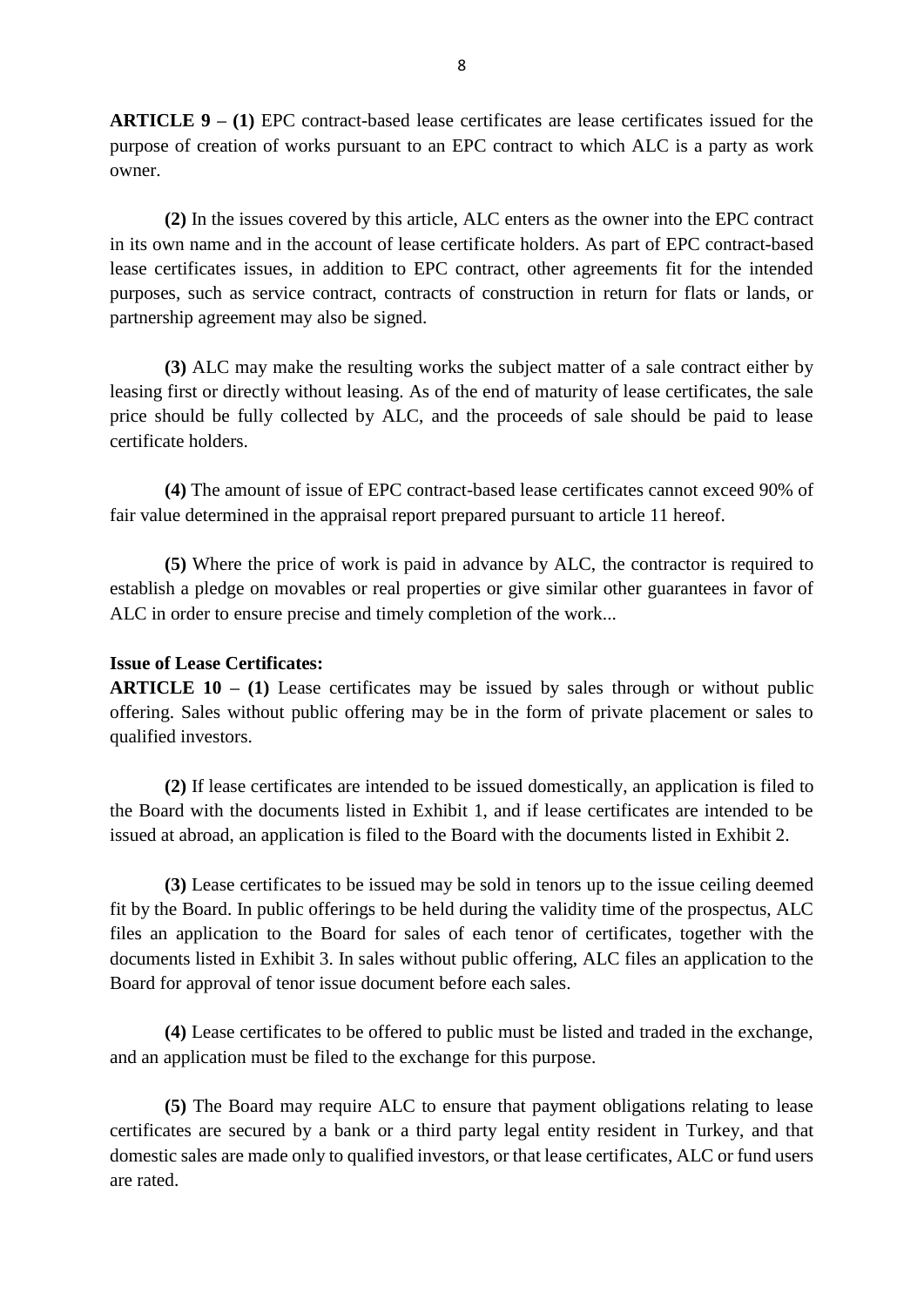## **Obligation of Appraisal on Assets and Rights:**

**ARTICLE 11 – (1)** In order to determine fair value of the assets and rights being the subject matter of the following transactions, an appraisal report is required to be prepared by appraisal companies pursuant to the relevant regulations of the Board:

- **a)** In the issues of ownership-based lease certificates, when the assets or rights are transferred to ALC, and when they are retransferred from ALC to originator or to third parties.
- **b**) In the issues of partnership-based lease certificates:
- **1)** At the stage of determination of project value being the subject of joint venture; and
- **2)** If and when partners of joint venture other than ALC, put assets or rights, other than cash, into joint venture.
- **c)** In the issues of EPC contract-based lease certificates:
- **1)** In the process of determining the price of the work and
- **2)** Prior to the time that sales contract of the work is settled.

**(2)** Appraisals covered by this article are required to be determined within the frame of the international appraisal standards and in accordance with the relevant regulations of the Board.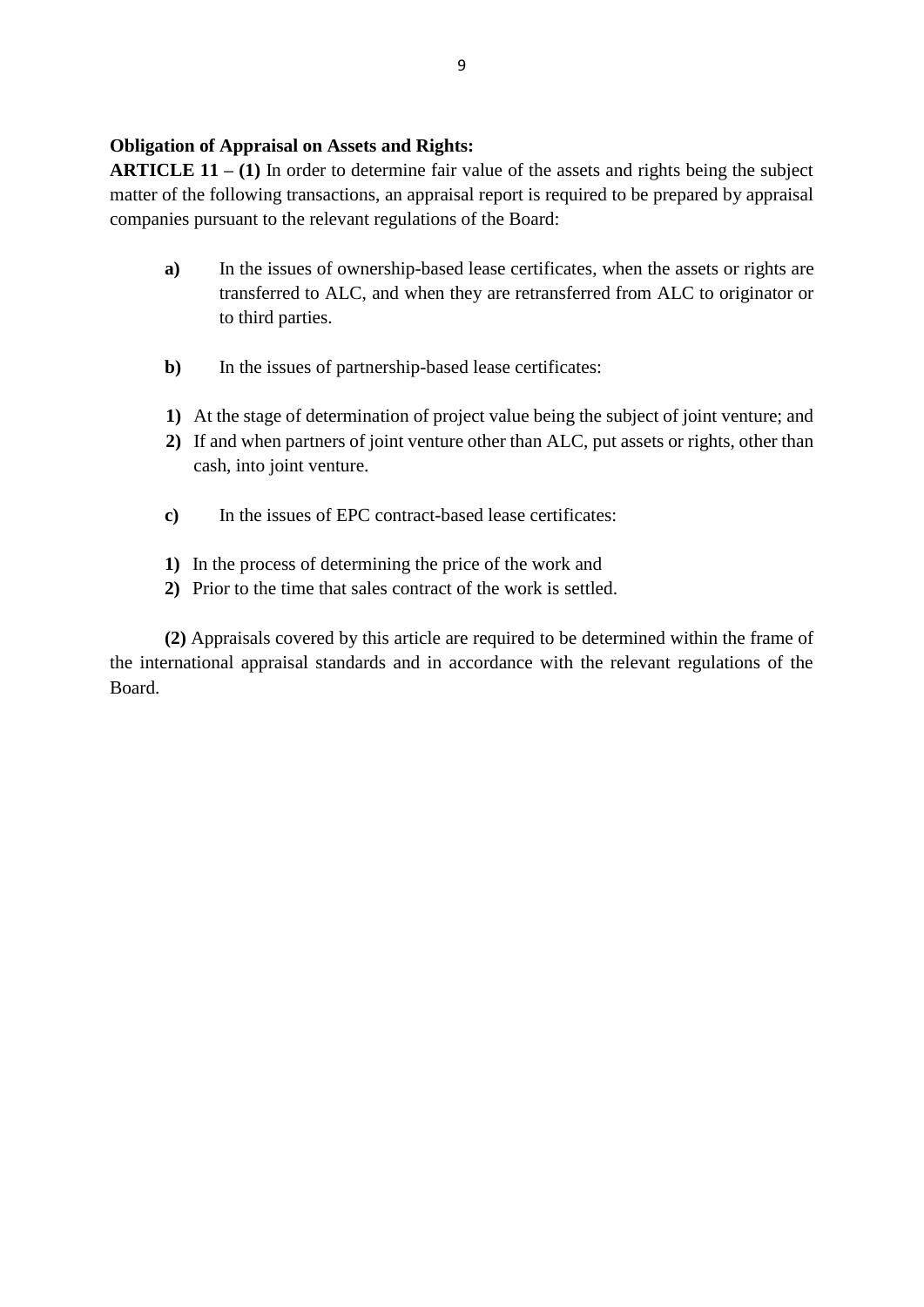## **THIRD CHAPTER**

## **Principles on Asset Lease Companies**

### **Principles on Foundation and Articles of Association of ALCs:**

**ARTICLE 12 – (1)** ALCs may be founded by:

- **a)** banks;
- **b**) intermediary institutions which operates in any one of portfolio brokerage, general custody services or underwriting activities;
- **c)** mortgage finance institutions;
- **d)** real estate investment companies listed in the exchange;
- **e)** public corporations included in first and second groups determined within the frame ofBoard's corporate governance regulations;
- **f)** companies which are granted a long-term investment grade rating upon demand inthe currency which the issue is denominated ; and
- **g)** companies of which 51% or more of capital shares are held directly by the Undersecretariat of Treasury.

However, founders listed in sub-paragraphs (d), (e), (f) and (g) of this first paragraph may found an ALC only for issues of lease certificates where they are the fund user. This is specifically stated in the ALC's articles of association.

**(2)** It is required to receive prior consent of the Board for articles of association of ALC. For foundation of an ALC, an application is filed to the Board with the documents listed in Exhibit 4.

- **(3)**
- **a)** ALC's becoming a party to merger and split-up transactions, and amendments to its articles of association; and
- **b**) a person's becoming a shareholder of ALC by directly or indirectly acquiring shares representing 10% or more of the capital of ALC, or share acquisitions as a result of which a shareholder's shares exceed 10%, 20%, 33% or 50% of capital of ALC, or share transfers as a result of which a shareholder's shares fall below these thresholds; and
- **c)** transfer of shares giving managerial or voting privileges, regardless of the share ratio thereof,

are subject to a prior consent of the Board.

**(4)** Transfer of shares by a person which directly or indirectly does not reach or remains between the rates of capital of ALC, as specified in third paragraph hereinabove, will be reported to the Board within 15 days following the date of transfer.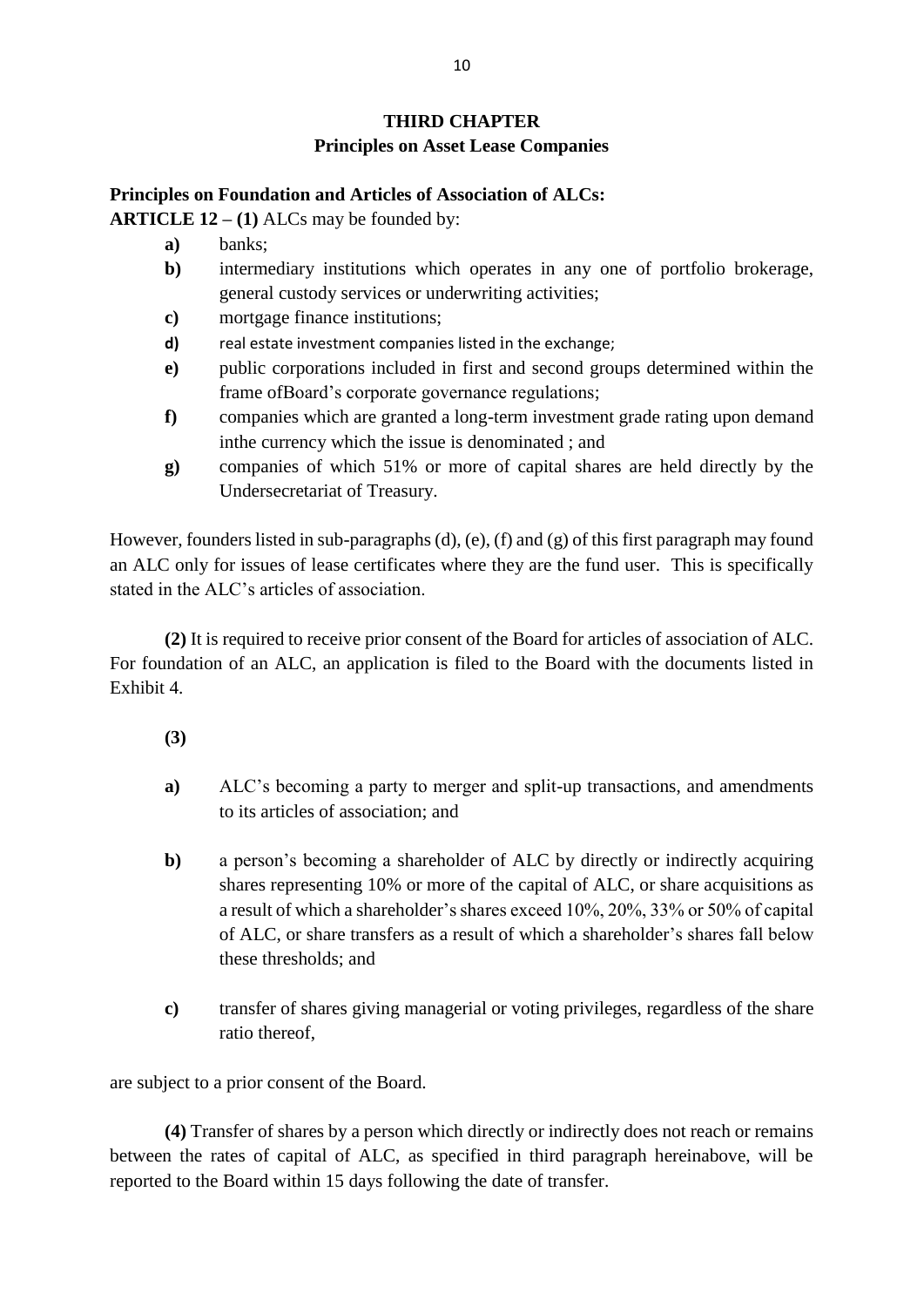**(5)** ALC may not engage in any commercial activities other than those specifically listed in its articles of association approved by the Board, and may not encumber its assets and rights by any real right or pledge established in favor of third parties except for those specifically permitted by its articles of association, and may not dispose of these assets and rights to the detriment of interests of lease certificate holders. Furthermore, ALC may, under any name whatsoever, not borrow credits or loans, and not use its assets and rights for any purpose other than performance of operations listed in its articles of association.

**(6)** An ALC which has not filed an issuance application to the Board within one year following the date of approval of its articles of association, is required to file an issuance application , or change its fields of business, or decide to be dissolved and start liquidation proceedings, within one month following the end of the said period of one year.

#### **ALC's Management and Documentation and Recording Systems:**

**ARTICLE 13 – (1)** The assets and rights on the basis of which each tenor of lease certificates is issued, and the revenues obtained and the costs incurred thereof, are separately monitored on the accounting records of ALC on the basis of the relevant lease certificates.

**(2)** Assets, rights and liabilities included in the financial position statement of ALC are grouped under the relevant rank of lease certificates, and are sequenced according to the liquidity principle, and are reported with the tenor of lease certificates with the closest redemption date being at the top. In the comprehensive income statement of ALC, income and expenses of each tenor of lease certificates are reported in a separate group.

**(3)** In order to issue lease certificates and to realize base transactions of issue, ALC should enter into the required agreements with fund users.

**(4)** ALC board of directors consists of minimum three members. At least one member of the board of directors is required to be an independent member satisfying the qualifications specified in Board's corporate governance regulations.

- **(5)** ALC directors:
- **a)** must be university graduates, and have a minimum 5 years' past experience in capital markets or banking, and have the reputation of being an ALC director; and
- **b**) at least one of them must hold a Capital Market Activities Advanced Level License Certificate within the frame of the regulations of the Board pertaining to licensing; and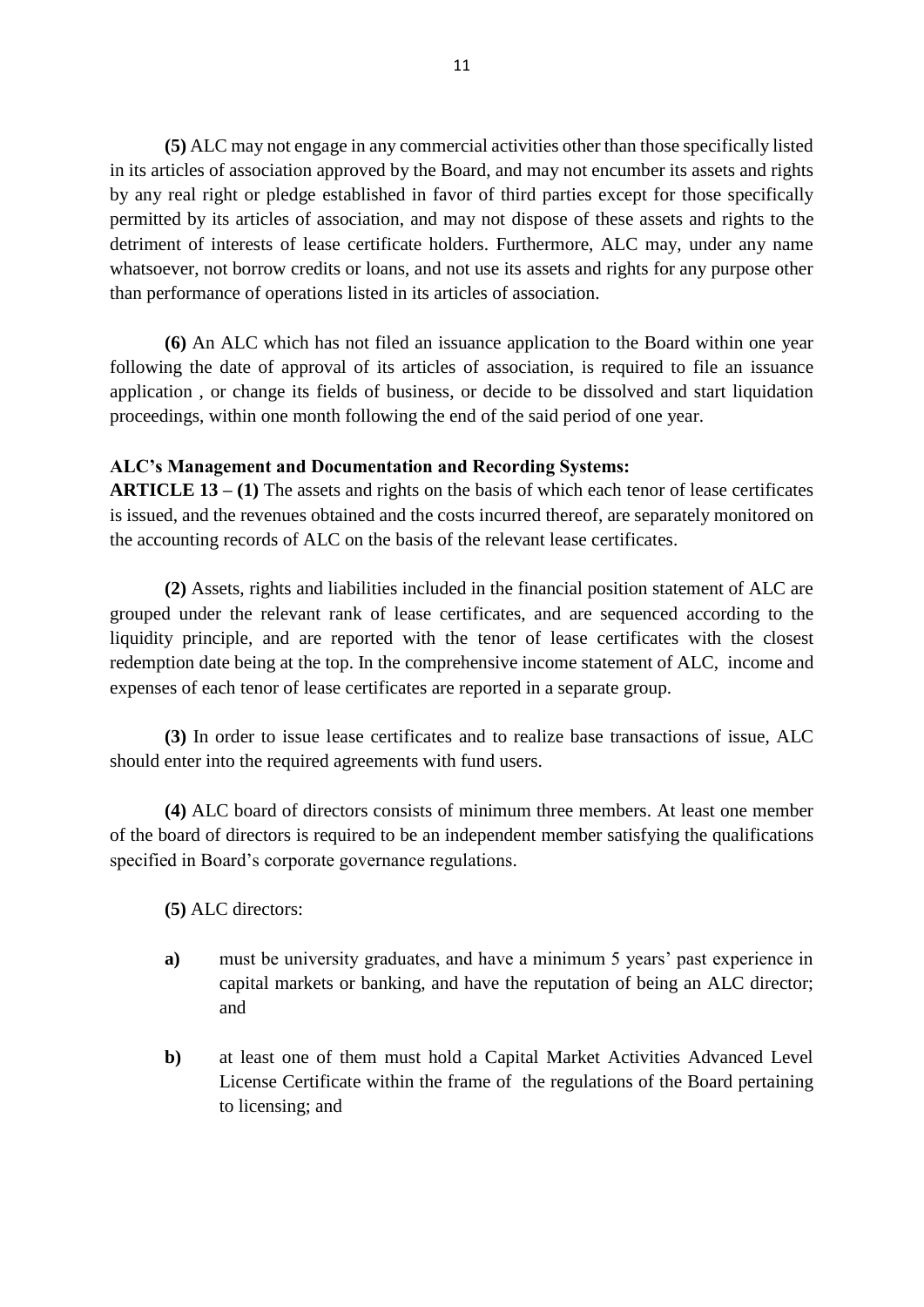**c)** they or the corporations where they stand as a shareholder with unlimited liability must not have been adjudged bankrupt and must not have entered into composition with their creditors.

**(6)** If and when fund user and ALC founder are the same person in the case of issue of lease certificates, the material base transactions thereof, including, but not limited to, sales of assets and rights, or realization of assets and rights pledged in favor of lease certificate holders, may be executed only if and to the extent the independent director or directors have affirmed the decision relating thereto. The responsibility of such decisions is borne by ALC board of directors.

**(7)** ALC board of directors is responsible for making collections from assets and rights, and for payment of these revenues to lease certificate holders in proportion to their shares.

**(8)** ALC may only make expenditures required to be incurred for issue of lease certificates, and performance of base transactions of issue, and continuity of its activities and operations pursuant to the applicable laws. Accordingly, ALC cannot incur expenditures in conflict with arm's length principle. The responsibility of expenditures is borne by ALC board of directors.

### **Liquidation of ALC and Measures Applicable by the Board About ALC:**

**ARTICLE 14 – (1)** The Board is authorized to take all kinds of actions and measures as listed in articles 96, 97 and 98 of the Law if and when:

- **a)** Unlawful activities or transactions of ALC are determined; or
- **b)** a deterioration of financial situation of ALC is determined through financial statements made public; and
- **c)** ALC is decided to be adjudged bankrupt or to be gradually liquidated.

If ALC is decided to be gradually liquidated, the law provisions pertaining to gradual liquidation of investment companies are applicable on ALC by analogy.

**(2)** ALC cannot be optionally liquidated unless and until the assets and rights of issue of each rank of lease certificates are, if needed, sold, and the proceeds of sale thereof are paid to lease certificate holders. ALC board of directors is responsible for application of this provision.

**(3)** Holders of lease certificates issued domestically, and monetary values represented by these lease certificates are determined on the basis of the records kept in CRA as of the starting date of liquidation of ALC.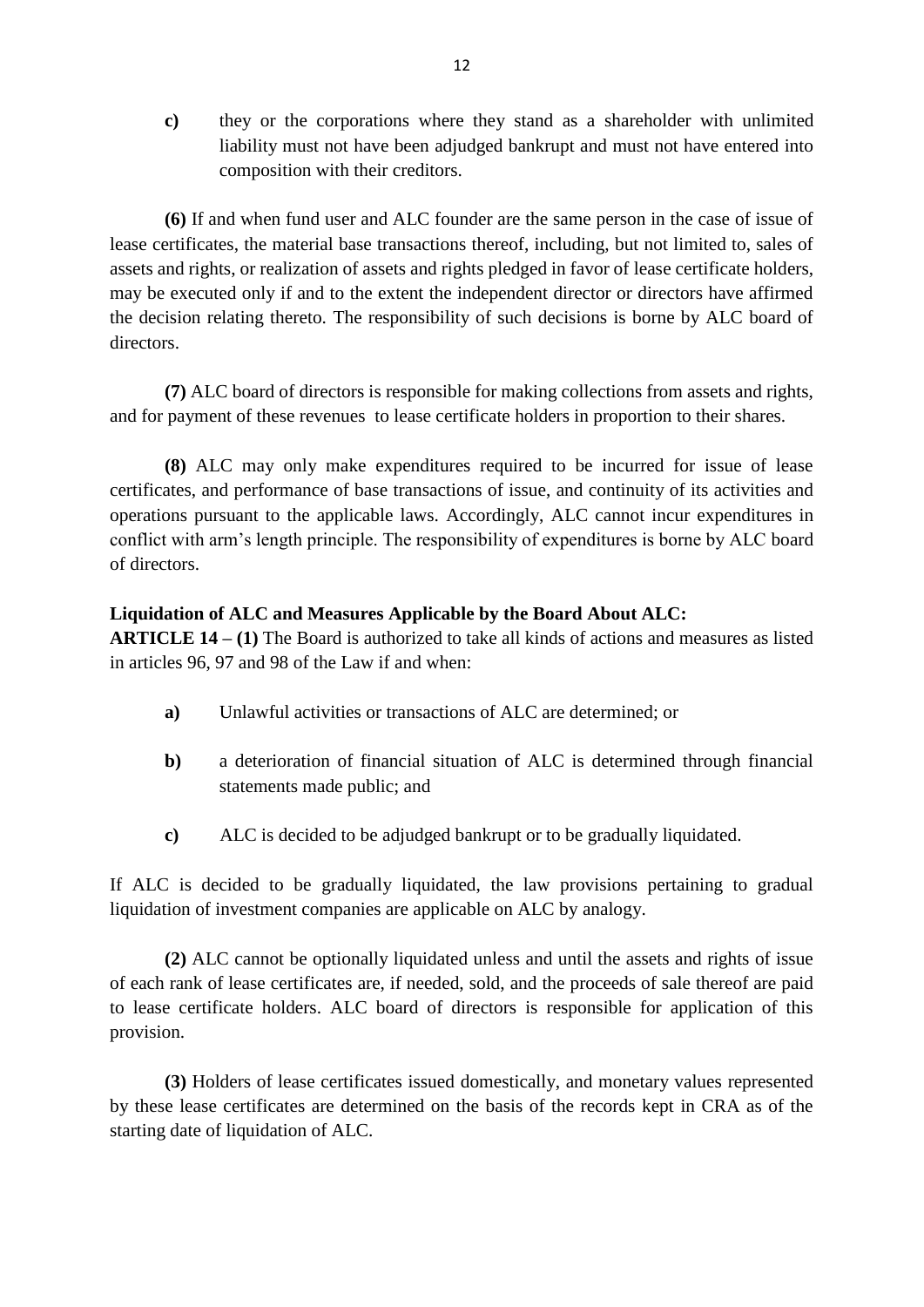## **FOURTH CHAPTER Final and Temporary Provisions**

#### **Investor Report:**

**ARTICLE 15 – (1)** An investor report containing the revenues accrued for base assets and rights of issuance, and the collections made from these assets and rights, and the payments effected to holders of lease certificates, is prepared by ALC board of directors on quarterly accounting periods basis until the subject lease certificates are redeemed. Said report is required to be published in PDP in the case of issues through public offering, or be delivered to the Board and the lease certificate holders in the case of issues without public offering, within 5 business days following the end of the relevant accounting period.

#### **Other Matters:**

**ARTICLE 16 – (1)** Contents, preparation, approval, publishing, registration and announcement of prospectus, issue document and other issue-related documents, and financial statements to be included in prospectus, and amendments to prospectus, and advertisements and promotions to be made by ALC as the issuer, and principles of issue and sales of lease certificates, and financial reporting, independent audit and public disclosure obligations of ALC as the issuer, and other matters not included in this Communiqué shall be subject to the relevant regulations of the Board pertaining thereto.

**(2)**The term "lease certificate" or equivalent terms and expressions cannot be used for capital market instruments not issued under this Communiqué, and the term "asset lease company" or equivalent terms and expressions cannot be used for legal entities not founded to issue lease certificates.

#### **Dematerialized Issue of Lease Certificates:**

**ARTICLE 17 – (1)** Lease certificates to be issued by ALC domestically are required to be issued on dematerialization basis via CRA in electronic media, and the rights relating thereto are required to be followed up on the basis of beneficiaries.

**(2)** Lease certificates to be issued by ALC at abroad are required to be issued on dematerialization basis via CRA in electronic media, and the rights relating thereto are required to be followed up. Lease certificates to be issued at abroad may be collectively held without opening of an account in CRA in the name of beneficiary, depending on the kind of issuer or CRA member.

**(3)** The Board may, upon demand of issuer, grant an exemption to the obligation of dematerialized issue via CRA of the lease certificates to be issued at abroad.

**(4)** In the event that lease certificates are not issued on dematerialization basis via CRA pursuant to the third paragraph, with regard to the lease certificates to be issued at abroad, information relating to amount of issue, date of issue, ISIN code, maturity starting date,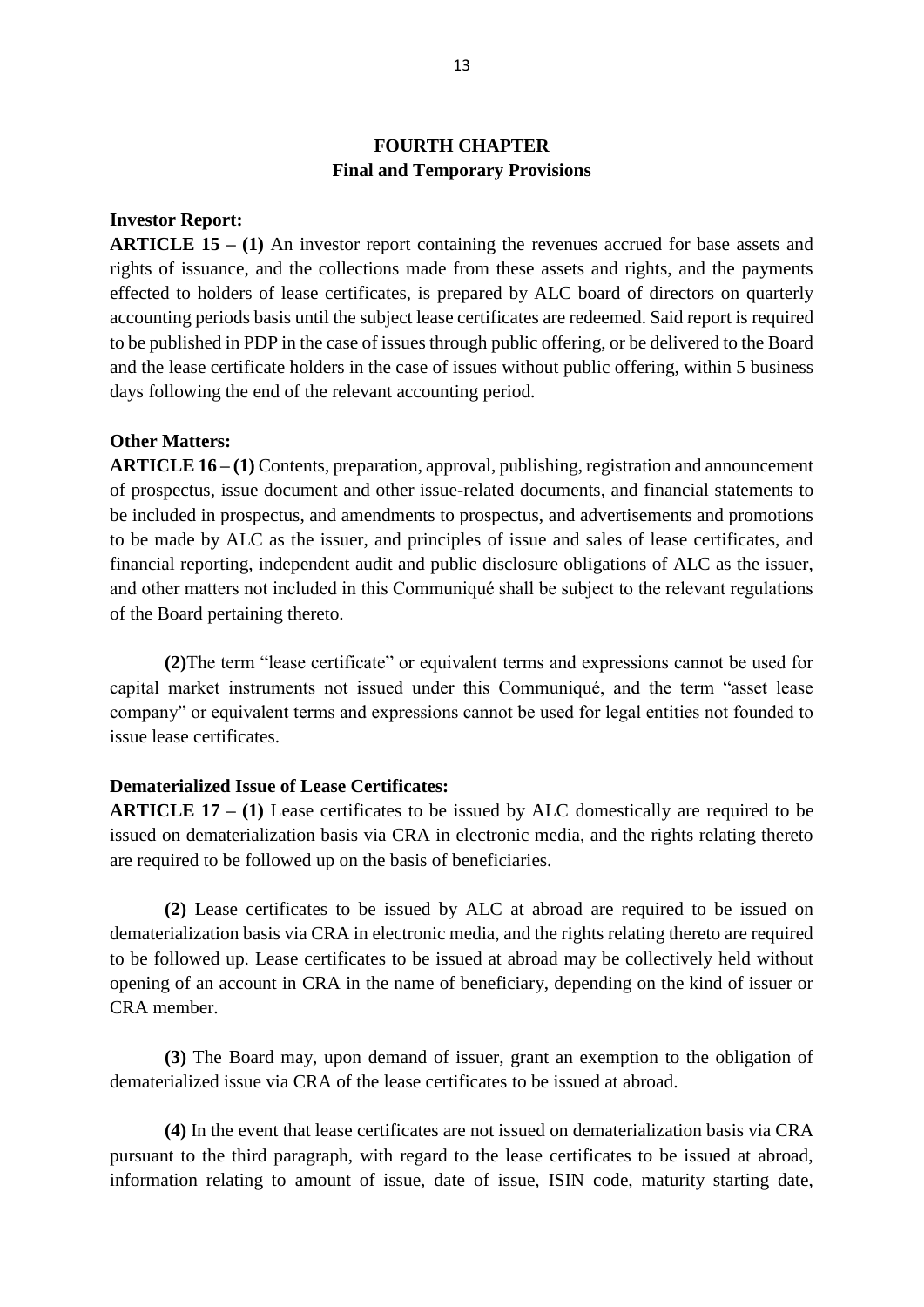maturity, rate of yield or profit share, custodian, currency of issue, and country will be reported to CRA within 3 business days following the date of issue. In the case of a change in such information reported to CRA, CRA will be informed about such change within 3 business days following the date of change.

**Board Audit:ARTICLE 18 – (1)** All activities and transactions of ALC and fund users are subject to the Board audit, without prejudice to the provisions of banking laws and regulations. The Board may request all kinds of information and documents from these persons and entities.

## **Board Fee:**

**ARTICLE 19 – (1)** The fees payable to the Board will be calculated over the following rates over the issue value, not being less than nominal value, if any, of lease certificates to be sold:

- **a)** 2.5 per ten thousands for lease certificates with a maturity of up to 180 days; and
- **b)** 3.5 per ten thousands for lease certificates with a maturity between 181 days and 364 days; and
- **c)** 5 per ten thousands for lease certificates with a maturity between 365 days and 730 days; and
- **d)** 1 per thousand for lease certificates with a maturity of more than 730 days.

**(2)** In calculation of fees, one year is taken and calculated as 365 days.

# **Repealed Communiqués:**

**ARTICLE 20 – (1)** The Board's Communiqué on Principles of Lease Certificates and Asset Lease Companies (Serial III, No. 43) promulgated in the Official Gazette edition 27539 on 1/4/2010, and Communiqué on Principles of Quotation and Listing of Profit and Loss Partnership Certificates (Serial III, No. 27) promulgated in the Official Gazette edition 25054 on 20/3/2003 are hereby repealed and superseded. Accordingly, all references made to the Communiqué on Principles of Lease Certificates and Asset Lease Companies (Serial III, No. 43) and to the Communiqué on Principles of Quotation and Listing of Profit and Loss Partnership Certificates (Serial III, No. 27) in other regulations of the Board will be deemed to have been made to this Communiqué.

# **Finalization of Current Applications:**

**TEMPORARY ARTICLE 1 – (1)** Applications not decided yet by the Board as of the effective date of this Communiqué will be finalized and responded according to the provisions of this Communiqué.

# **Adaptation of Existing ALCs:**

**TEMPORARY ARTICLE 2 – (1)** ALCs which have been founded within the frame of the Board's Communiqué on Principles of Lease Certificates and Asset Lease Companies (Serial III, No. 43):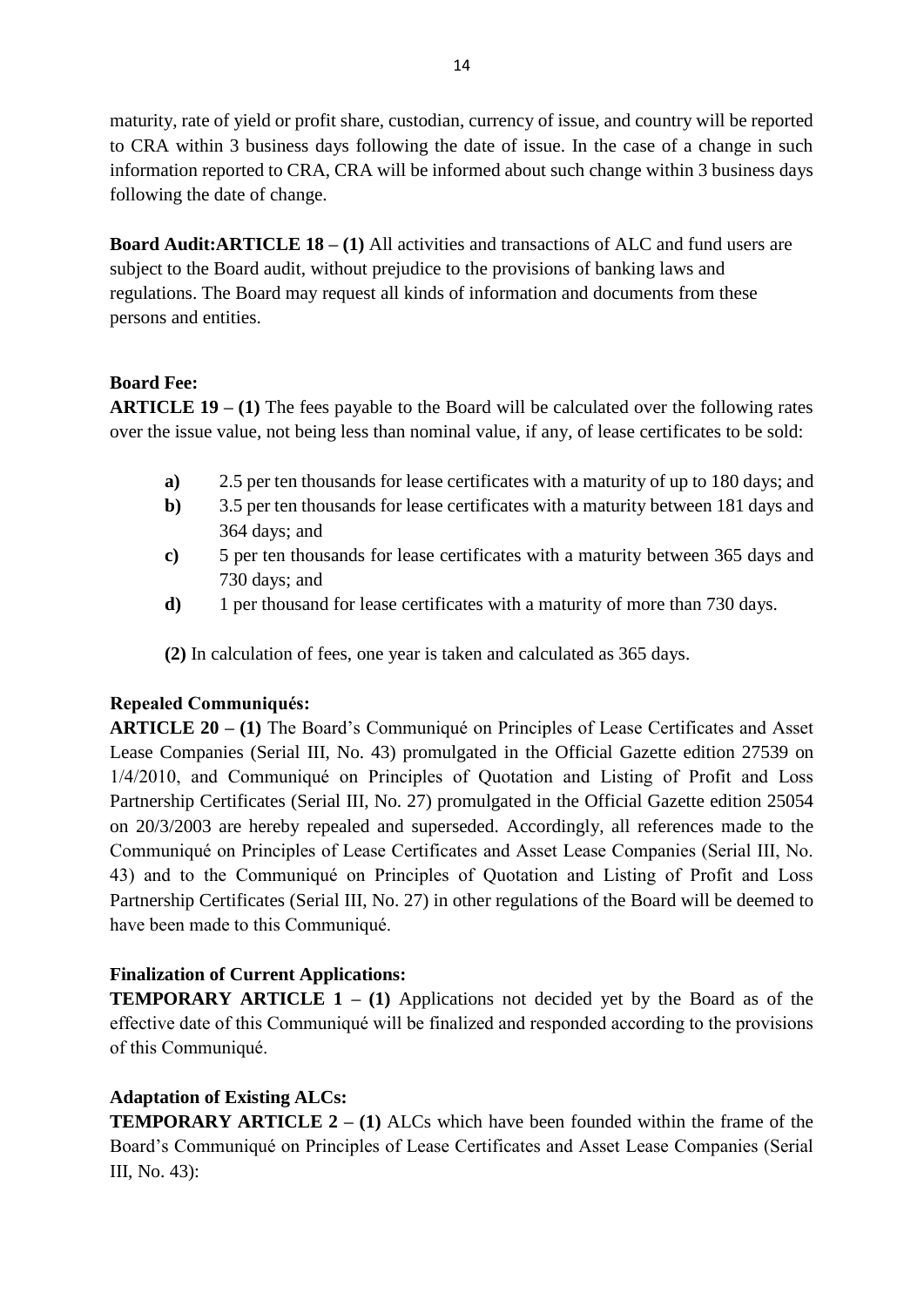- **a)** cannot effect a new issue unless and until they adapt their shareholding structure, composition of board of directors, and articles of association to the provisions of this Communiqué; and
- **b)** an ALC which has not filed an issuance application to the Board within one year following the date of approval of its articles of association, is required to file an issuance application , or change its fields of business, or decide to be dissolved and start liquidation proceedings, within three months following the effective date of this Communiqué.

## **Obligation of Reporting to CRA:**

**TEMPORARY ARTICLE 3 – (1) With respect to its lease certificates issued at abroad and** currently in circulation pursuant to the fourth paragraph of article 17 hereof, ALC is required to give information to CRA within one month following the effective date of this Communiqué.

## **Effective Date:**

**ARTICLE 21 – (1)** Sub-paragraph (b) of fifth paragraph of article 13 of this Communiqué will become effective one year after the date of publication, while other provisions will become effective as of the date of publication.

## **Enforcement:**

**ARTICLE 22 – (1)** The provisions of this Communiqué will be enforced by the Capital Markets Board.

Please click for its annexes.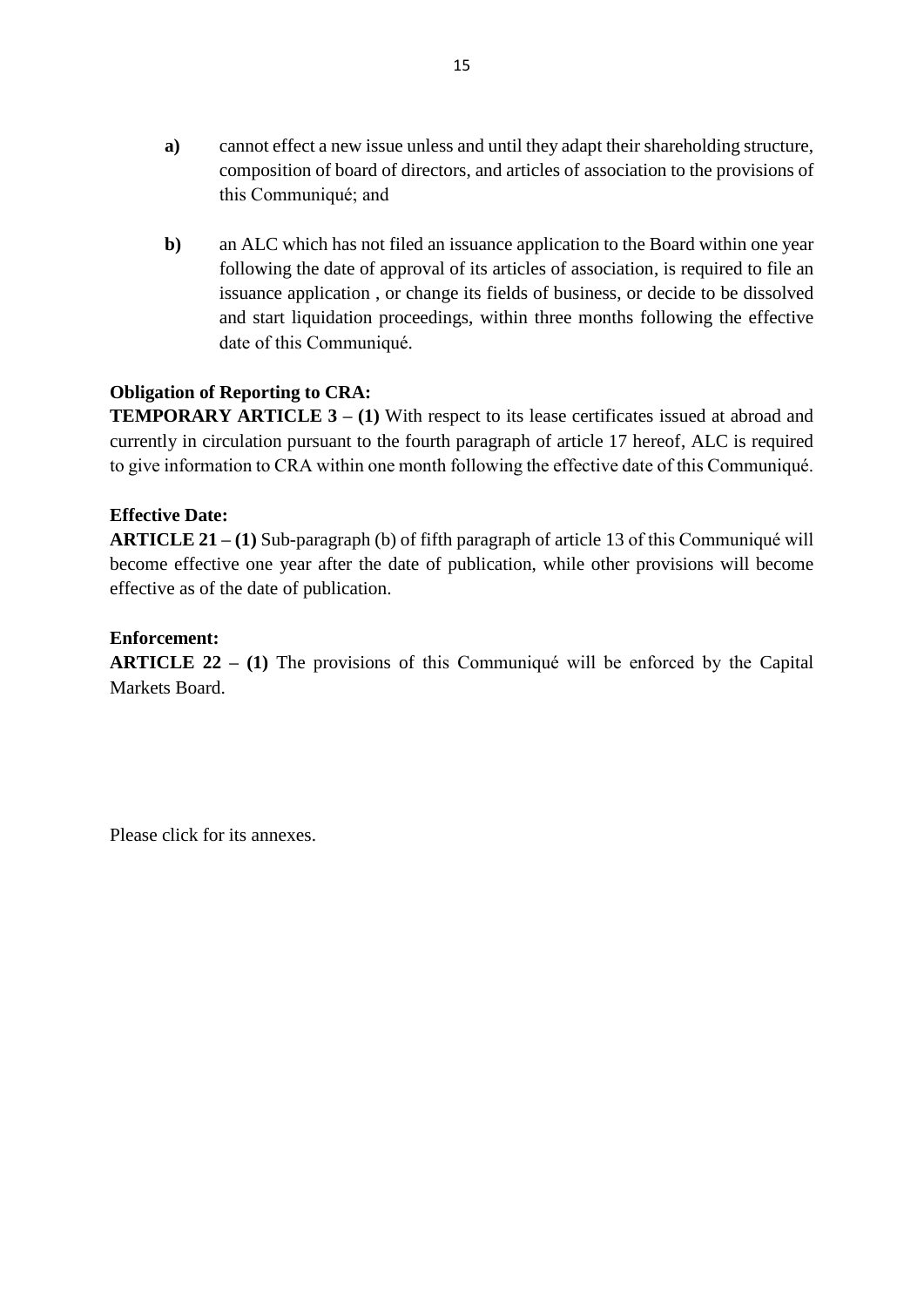# **DOCUMENTS AND SUBMITTALS REQUIRED FOR APPROVAL OF PROSPECTUSES OR ISSUE DOCUMENTS OF LEASE CERTIFICATES TO BE ISSUED DOMESTICALLY(\*)**

- **(1)** Introductory information about ALC and fund users; and
- **(2)** ALC's articles of association duly signed by authorized signatories of ALC, made a single text containing all current and applicable amendments; and
- **(3)** A notary-certified copy of the decision of issue taken by authorized organs of ALC and fund users; and
- **(4)** As for the fund users which are subject to supervision and audit of another public institution pursuant to their special laws and regulations, a letter of opinions received from the relevant public authority prior to the application to be filed to the Board for approval, stating whether there is any impediment of issue or not, and/or if a decision or approval of other authorities is required to be taken for issue of lease certificates as per the relevant applicable laws, a certificate relating to such decision or approval, and if not required, a statement relating thereto; and
- **(5)** A financial advisor report determining that ALC's capital is paid up, and a copy of the Turkish Trade Registry Gazette edition verifying that the capital is registered; and
- **(6)** A letter to be addressed to the Board and ALC in the case of guarantees given for payment obligations of lease certificates, and a notary-certified copy of the relevant decision of authorized body of the guarantor legal entity; and
- **(7)** Underwriting agreement for the issues through public offering; and
- **(8)** Recently issued statements received from directors and authorized management staff of fund users for the issues through public offering, stating whether the relevant persons have been sentenced to imprisonment for five years or more due to a crime committed maliciously, and have been prosecuted for or convicted of crimes of embezzlement, extortion, bribery, theft, swindling, fraud, abuse of trust, fraudulent bankruptcy, bid rigging, destruction or alteration of data, abuse of debit or credit cards, smuggling, tax evasion or unjust acquisition of properties, or have been a party to legal disputes and conflicts relating to partnership works, and/or have been subject to a finalized court judgment or verdict, even if the periods referred to in the applicable capital markets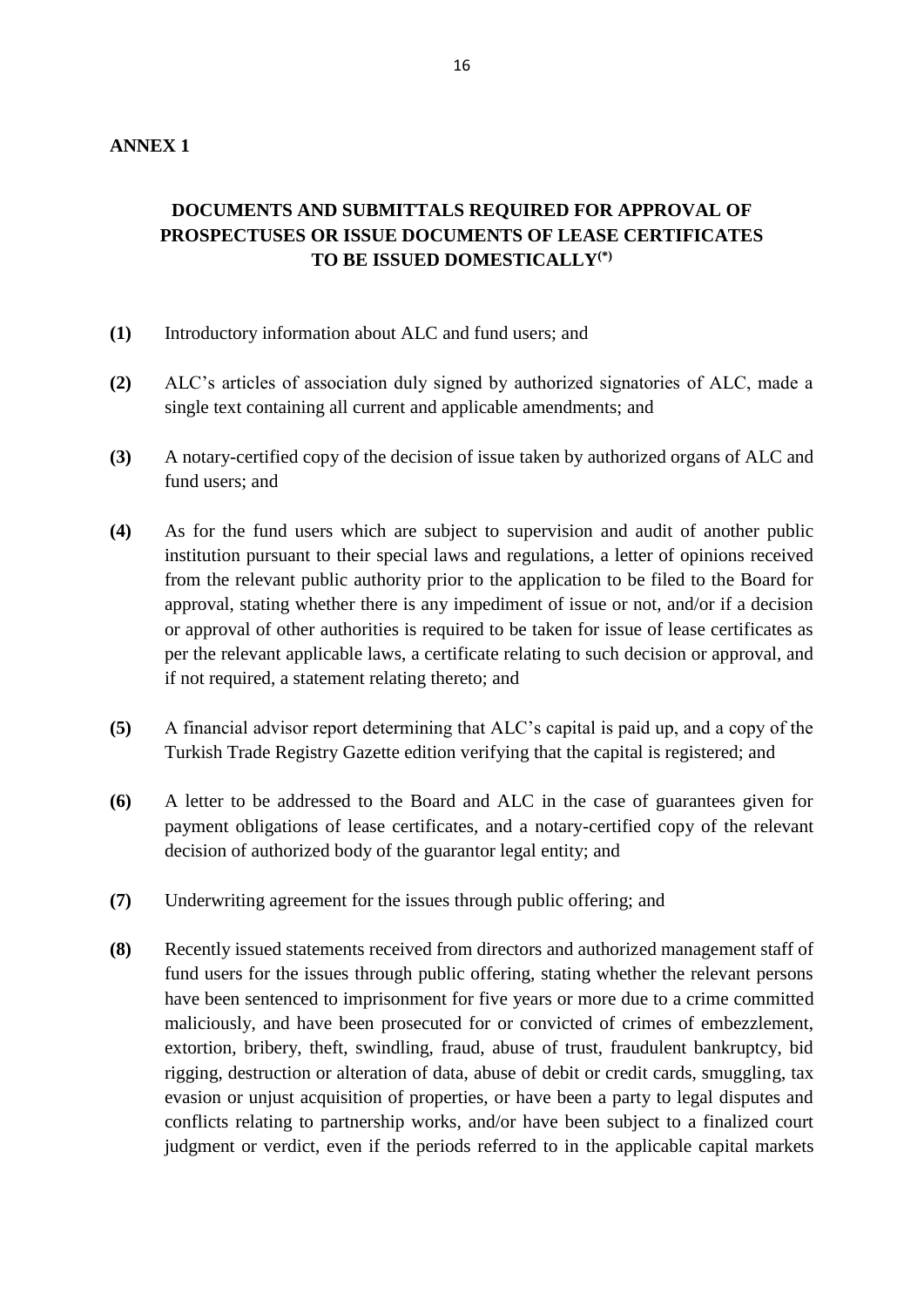laws, and the Banking Law no. 5411 dated 19/10/2005, and article 53 of the Turkish Criminal Code no. 5237 dated 26/09/2004 have elapsed; and

- **(9)** Justification of issue of lease certificates, and place of use of the issue funds by ALC and fund users; and
- **(10)** A copy of agreements with respect to the issue of lease certificates; and
- **(11)** Financial statements and independent audit reports, to be included in the prospectus prepared pursuant to the relevant regulations of the Board, of fund users for the issues through public offering, and of ALC if the issue has already been realized before the application; and
- **(12)** Financial statements of the last two years and financial statements of the interim period closest to the date of application, prepared pursuant to the relevant regulations of the Board, of fund users for the issues without public offering, and of ALC if the issue has already been realized before the application; and
- **(13)** Prospectus prepared within the frame of the Board regulations for the issues through public offering; and
- **(14)** Issue document prepared within the frame of the Board regulations for the issues without public offering; and
- **(15)** Rating report issued for ALC, fund user or to-be-issued lease certificates and information about rating scale of the rating agency, if existing as of the date of application; and
- **(16)** Legal opinions issued by lawyers who have been involved in the said issue of lease certificates or in preparation of similar capital market instruments, verifying whether the issue of lease certificates and the base transactions of issue bear legal risks or not, and information and documents proving that such lawyers satisfy the experience condition specified in this article; and
- **(17)** Detailed information about assets or rights to be owned, and transactions to be entered into, by ALC in the issues without public offering; and
- **(18)** Appraisal reports issued in accordance with the relevant regulations of the Board with respect to assets and rights contemplated to be appraised in this Communiqué; and
- **(19)** In the issues of partnership-based lease certificates, feasibility reports and detailed business plans relating to joint venture; and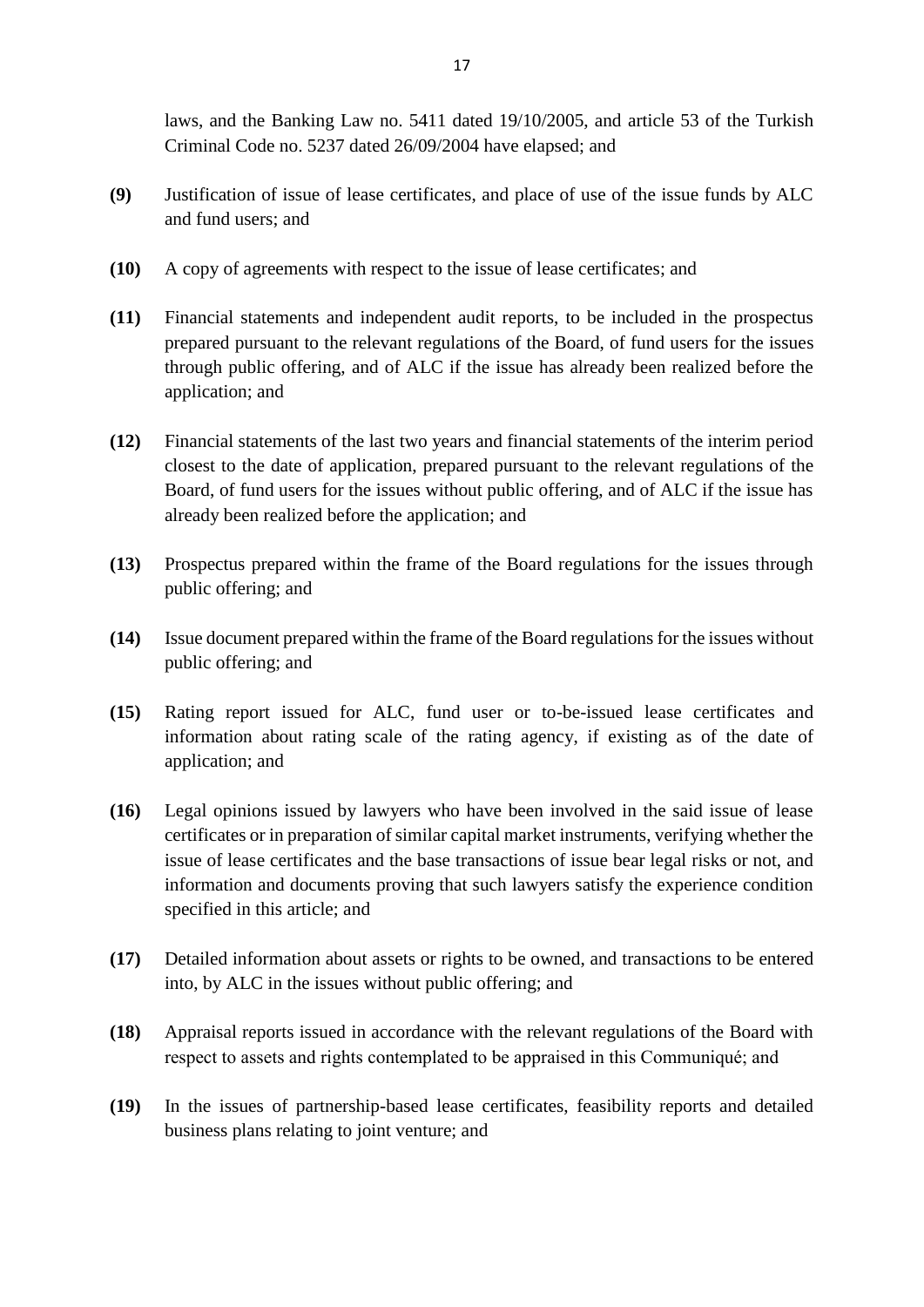- **(20)** In the issues of trading-based lease certificates, information about the assets or rights to be purchased by ALC in spot market, and currencies and unit prices of these assets or rights as of the date of application; and
- **(21)** In the issues of EPC contract-based lease certificates, feasibility reports and detailed business plans relating to the works to be constructed, and information and documents evidencing the past experience of contractor; and
- **(22)** Notary-certified signature circulars of ALC and fund user; and
- **(23)** A letter sent to the Board by the Bank where a special account is opened for deposit of funds of lease certificates; and
- **(24)** Detailed information about methods and assumptions used in pricing of lease certificates; and
- **(25)** Information (amount of issue, redeemed amounts, date of issue, maturity) about the issues, if any, previously completed by ALC; and
- **(26)** Other information and documents that may be requested by the Board.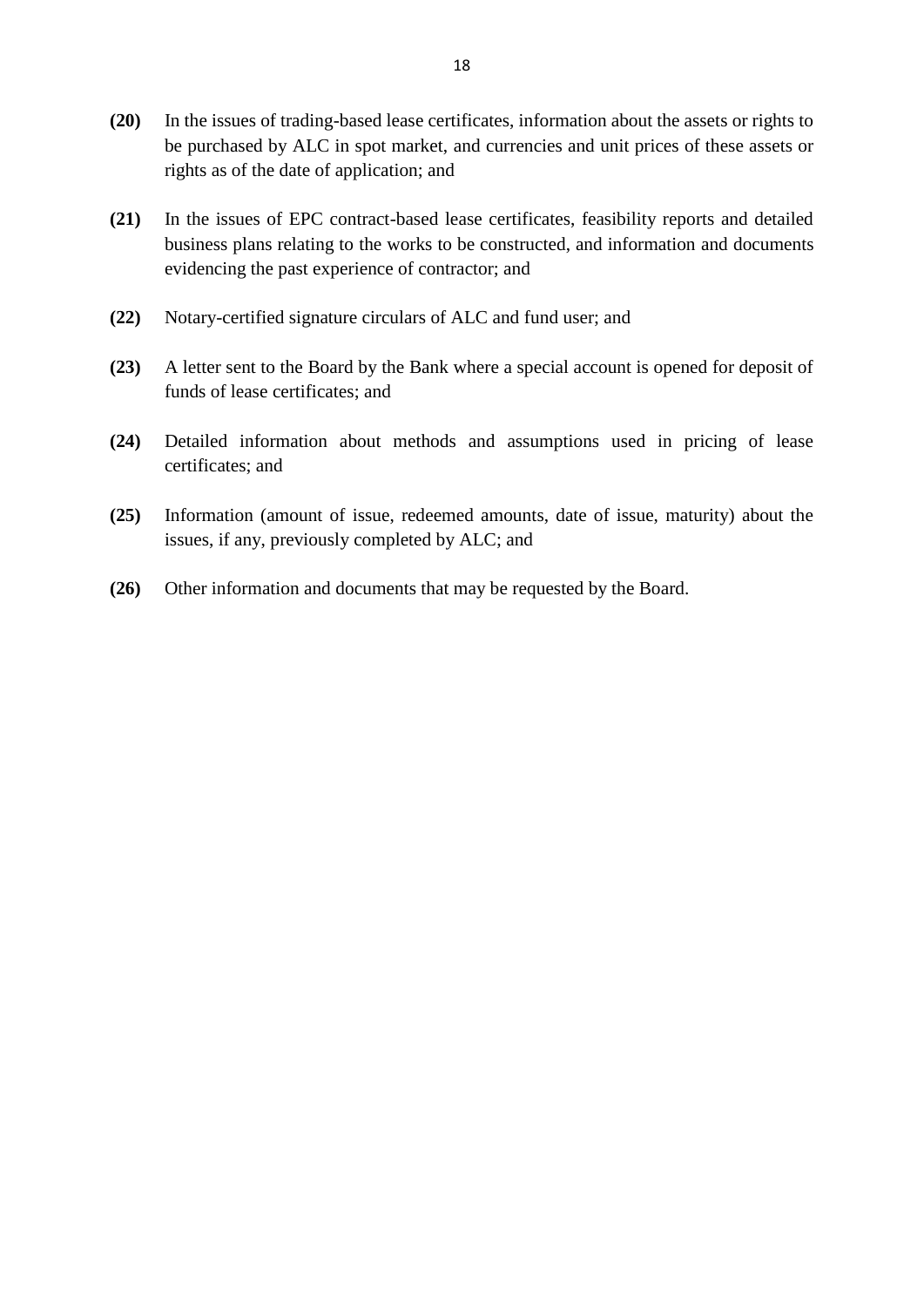# **DOCUMENTS AND SUBMITTALS REQUIRED FOR APPROVAL OF ISSUE DOCUMENTS OF LEASE CERTIFICATES TO BE ISSUED AT ABROAD(\*)**

- **(1)** Introductory information about ALC and fund users; and
- **(2)** ALC's articles of association duly signed by authorized signatories of ALC, made a single text containing all current and applicable amendments; and
- **(3)** Financial statements of the last two years and financial statements of the interim period closest to the date of application, prepared pursuant to the relevant regulations of the Board, of fund users, and of ALC if the issue has already been realized before the application; and
- **(4)** As for the fund users which are subject to supervision and audit of another public institution pursuant to their special laws and regulations, a letter of opinions received from the relevant public authority prior to the application to be filed to the Board for approval, stating whether there is any impediment of issue or not, and/or if a decision or approval of other authorities is required to be taken for issue of lease certificates as per the relevant applicable laws, a certificate relating to such decision or approval, and if not required, a statement relating thereto; and
- **(5)** A financial advisor report determining that ALC's capital is paid up, and a copy of the Turkish Trade Registry Gazette edition verifying that the capital is registered; and
- **(6)** A notary-certified copy of the decision of issue taken by authorized organs of ALC and fund users; and
- **(7)** Issue document prepared in accordance with the Board regulations; and
- **(8)** A copy of agreements with respect to the issue of lease certificates; and
- **(9)** Information about sales, and if any, guarantee principles of lease certificates; and
- **(10)** Legal opinions issued by lawyers who have been involved in the said issue of lease certificates or in preparation of similar capital market instruments, verifying whether the issue of lease certificates and the base transactions of issue bear legal risks or not, and information and documents proving that such lawyers satisfy the experience condition specified in this article; and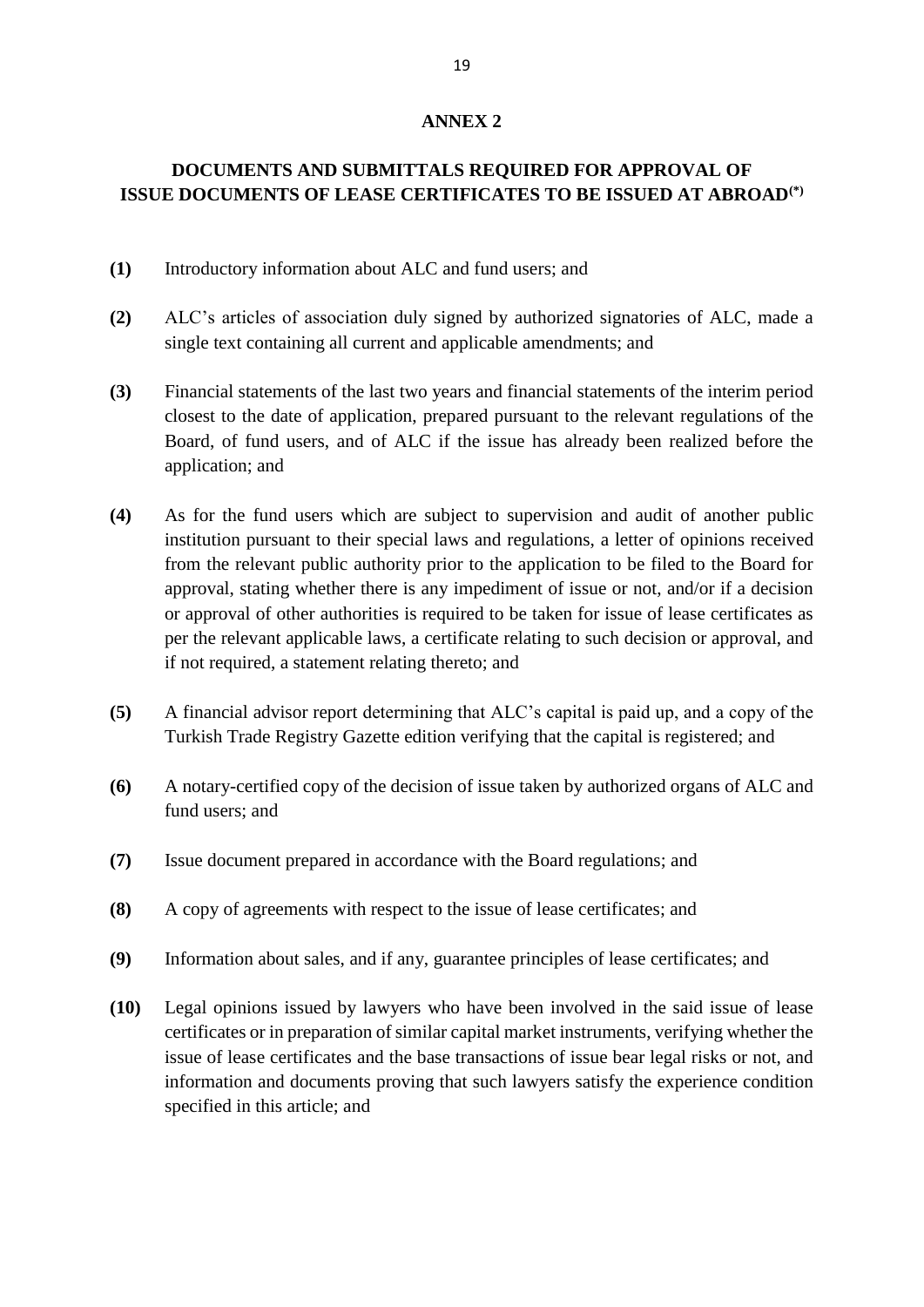- **(11)** Rating report issued for ALC, fund user or to-be-issued lease certificates and information about rating scale of the rating agency, if existing as of the date of application; and
- **(12)** Detailed information about assets or rights to be owned, and transactions to be entered into, by ALC; and
- **(13)** Justification of issue of lease certificates, and place of use of the issue funds by ALC and fund users; and
- **(14)** Information (amount of issue, redeemed amounts, date of issue, maturity) about the issues, if any, previously completed by ALC; and
- **(15)** Notary-certified signature circulars of ALC and fund user; and
- **(16)** If deemed necessary by the Board, documents confirming the information submitted, and other documents that may be requested by the Board.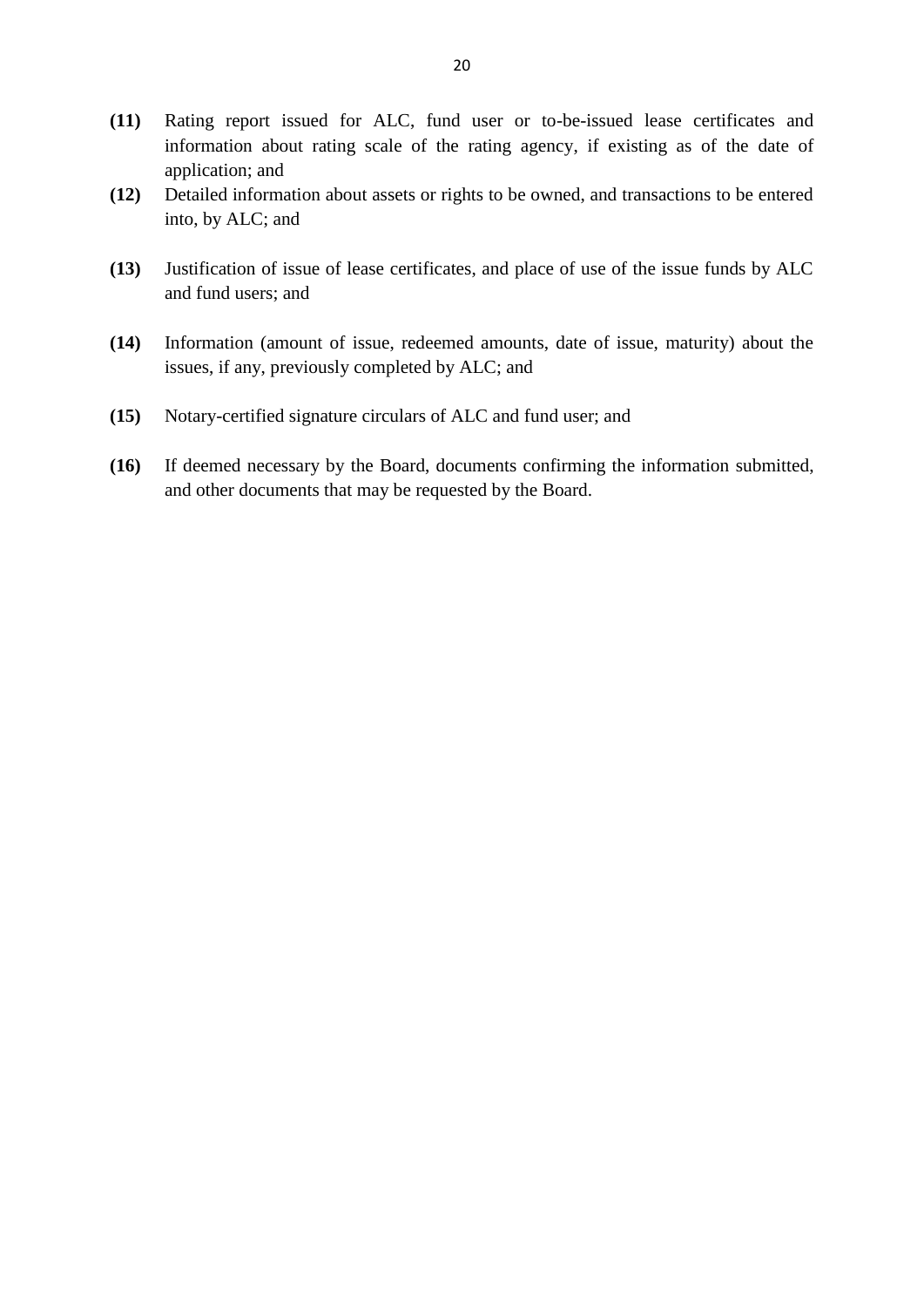## **INFORMATION AND DOCUMENTS TO BE SENT TO THE BOARD BEFORE EACH ISSUE DURING VALIDITY TIME OF PROSPECTUS(\*)**

- **(1)** Final terms or securities note and summary prepared within the frame of the Board regulations; and
- **(2)** If any amendment is required in the registration document or in the base prospectus, the texts of such amendments, and if an amendment is not required, a statement to be given by ALC in connection therewith; and
- **(3)** A copy of public offering underwriting agreement signed with the authorized institution appointed for issuance (If the underwriting agreement previously submitted to the Board is currently valid, and no amendment has been made in that agreement, it does not need to be sent again. In this case, a statement of ALC suffices.); and
- **(4)** If deemed necessary by the Board, documents confirming the information submitted, and other documents that may be requested by the Board.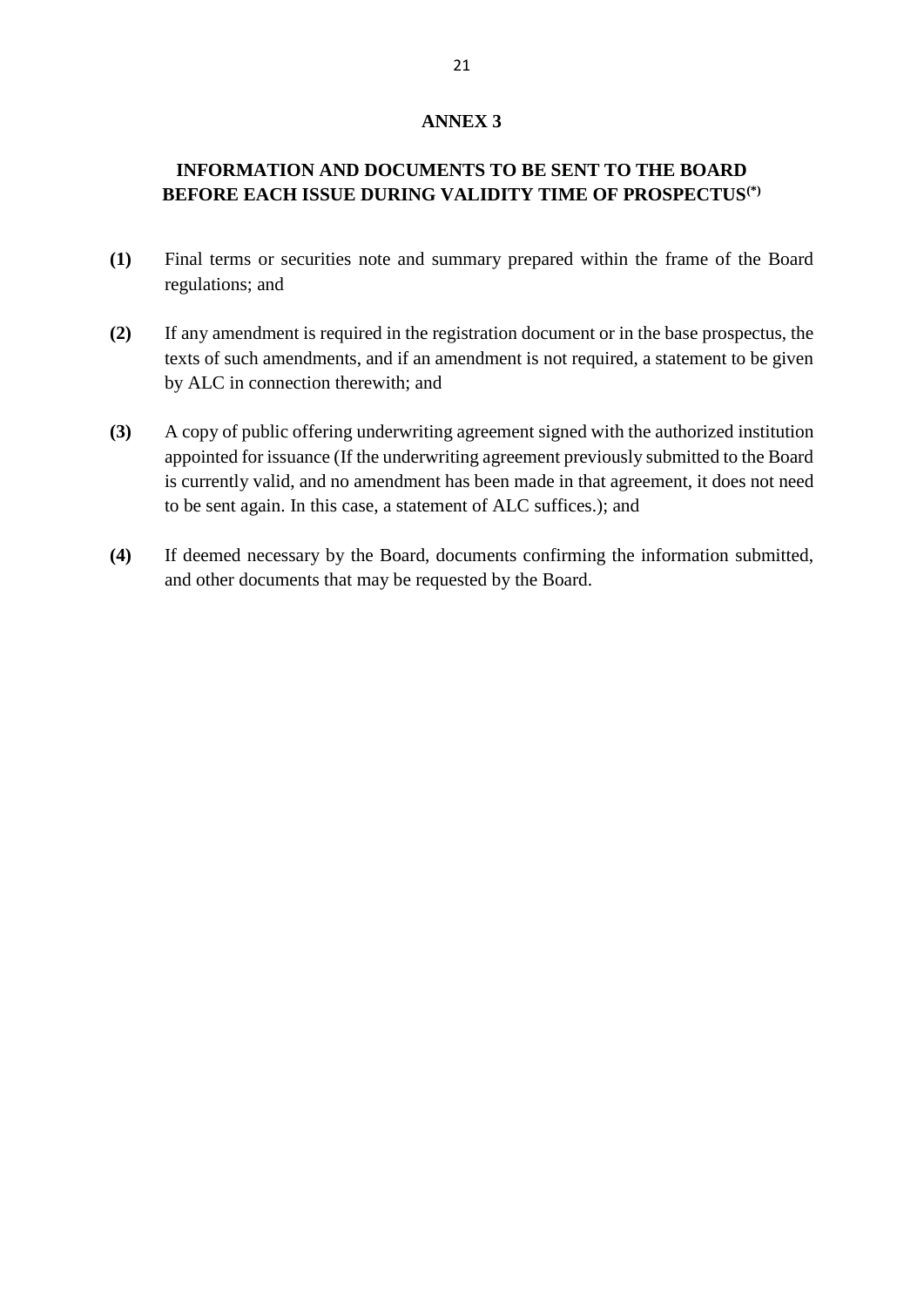## **INFORMATION AND DOCUMENTS REQUIRED FOR ALC FOUNDATION APPLICATION(\*)**

- **(1)** Introductory information about founder; and
- **(2)** ALC's draft articles of association and other foundation documents prepared in accordance with the Board's standards; and
- **(3)** If needed pursuant to this Communiqué, a rating report issued for the founder, containing a rating corresponding to investable level, and information about rating scale of the rating agency; and
- **(4)** Information about ALCs, if any, founded by the founder; and
- **(5)** Decision of authorized body of the founder pertaining to foundation of ALC; and
- **(6)** The founder's financial statements of the last two years and financial statements of the interim period closest to the date of application, prepared pursuant to the relevant regulations of the Board; and
- **(7)** Information about shareholding structure and about directors to be appointed for the ALC to be founded, and statements verifying that such directors satisfy the conditions and qualifications contemplated in this Communiqué; and
- **(8)** As for the founders which are subject to supervision and audit of another public institution pursuant to their special laws and regulations, a letter of opinions received from the relevant public authority prior to the application to be filed to the Board for approval, stating whether there is any impediment of foundation of ALC or not, and/or if a decision or approval of other authorities is required to be taken for foundation of ALC as per the relevant applicable laws, a certificate relating to such decision or approval, and if not required, a statement relating thereto; and
- **(9)** Recently issued statements received from directors and authorized management staff of ALC, stating whether the relevant persons have been sentenced to imprisonment for five years or more due to a crime committed maliciously, and have been prosecuted for or convicted of crimes of embezzlement, extortion, bribery, theft, swindling, fraud, abuse of trust, fraudulent bankruptcy, bid rigging, destruction or alteration of data, abuse of debit or credit cards, smuggling, tax evasion or unjust acquisition of properties, or have been a party to legal disputes and conflicts relating to partnership works, and/or have been subject to a finalized court judgment or verdict, even if the periods referred to in the applicable capital markets laws, and the Banking Law no. 5411 dated 19/10/2005,